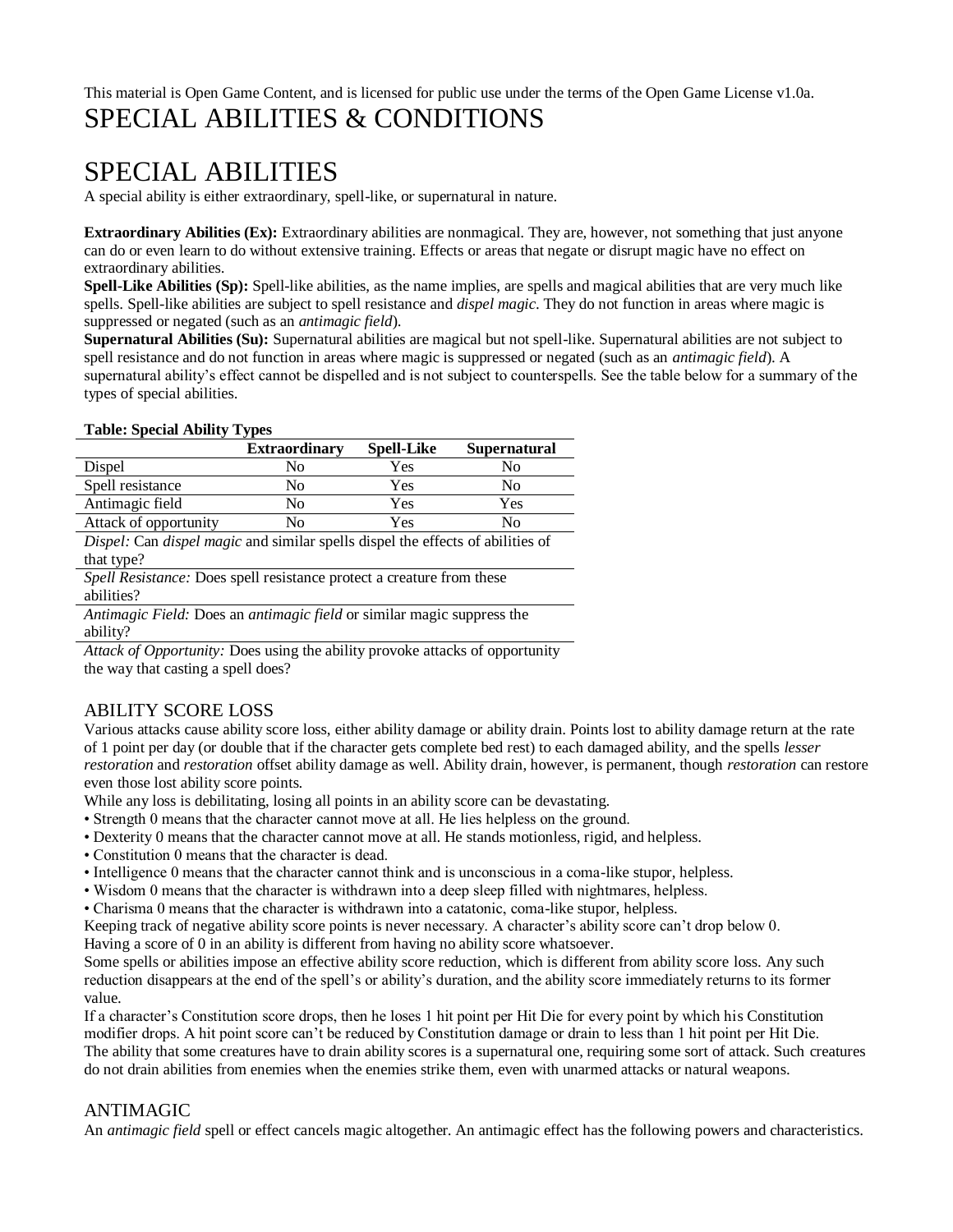• No supernatural ability, spell-like ability, or spell works in an area of antimagic (but extraordinary abilities still work).

• Antimagic does not dispel magic; it suppresses it. Once a magical effect is no longer affected by the antimagic (the antimagic fades, the center of the effect moves away, and so on), the magic returns. Spells that still have part of their duration left begin functioning again, magic items are once again useful, and so forth.

• Spell areas that include both an antimagic area and a normal area, but are not centered in the antimagic area, still function in the normal area. If the spell's center is in the antimagic area, then the spell is suppressed.

• Golems and other constructs, elementals, outsiders, and corporeal undead, still function in an antimagic area (though the antimagic area suppresses their spellcasting and their supernatural and spell-like abilities normally). If such creatures are summoned or conjured, however, see below.

• Summoned or conjured creatures of any type, as well as incorporeal undead, wink out if they enter the area of an antimagic effect. They reappear in the same spot once the field goes away.

• Magic items with continuous effects do not function in the area of an antimagic effect, but their effects are not canceled (so the contents of a *bag of holding* are unavailable, but neither spill out nor disappear forever).

• Two antimagic areas in the same place do not cancel each other out, nor do they stack.

• *Wall of force, prismatic wall,* and *prismatic sphere* are not affected by antimagic. *Break enchantment, dispel magic,* and *greater dispel magic* spells do not dispel antimagic. *Mage's disjunction* has a 1% chance per caster level of destroying an *antimagic field.* If the *antimagic field* survives the *disjunction,* no items within it are disjoined.

# BLINDSIGHT AND BLINDSENSE

Some creatures have blindsight, the extraordinary ability to use a nonvisual sense (or a combination of such senses) to operate effectively without vision. Such sense may include sensitivity to vibrations, acute scent, keen hearing, or echolocation. This ability makes invisibility and concealment (even magical darkness) irrelevant to the creature (though it still can't see ethereal creatures). This ability operates out to a range specified in the creature description.

- Blindsight never allows a creature to distinguish color or visual contrast. A creature cannot read with blindsight.
- Blindsight does not subject a creature to gaze attacks (even though darkvision does).
- Blinding attacks do not penalize creatures using blindsight.
- Deafening attacks thwart blindsight if it relies on hearing.
- Blindsight works underwater but not in a vacuum.
- Blindsight negates displacement and blur effects.

**Blindsense:** Other creatures have blindsense, a lesser ability that lets the creature notice things it cannot see, but without the precision of blindsight. The creature with blindsense usually does not need to make Spot or Listen checks to notice and locate creatures within range of its blindsense ability, provided that it has line of effect to that creature. Any opponent the creature cannot see has total concealment (50% miss chance) against the creature with blindsense, and the blindsensing creature still has the normal miss chance when attacking foes that have concealment. Visibility still affects the movement of a creature with blindsense. A creature with blindsense is still denied its Dexterity bonus to Armor Class against attacks from creatures it cannot see.

# BREATH WEAPON

A creature attacking with a breath weapon is actually expelling something from its mouth (rather than conjuring it by means of a spell or some other magical effect). Most creatures with breath weapons are limited to a number of uses per day or by a minimum length of time that must pass between uses. Such creatures are usually smart enough to save their breath weapon until they really need it.

- Using a breath weapon is typically a standard action.
- No attack roll is necessary. The breath simply fills its stated area.

• Any character caught in the area must make the appropriate saving throw or suffer the breath weapon's full effect. In many cases, a character who succeeds on his saving throw still takes half damage or some other reduced effect.

- Breath weapons are supernatural abilities except where noted.
- Creatures are immune to their own breath weapons.
- Creatures unable to breathe can still use breath weapons. (The term is something of a misnomer.)

# CHARM AND COMPULSION

Many abilities and spells can cloud the minds of characters and monsters, leaving them unable to tell friend from foe—or worse yet, deceiving them into thinking that their former friends are now their worst enemies. Two general types of enchantments affect characters and creatures: charms and compulsions.

Charming another creature gives the charming character the ability to befriend and suggest courses of actions to his minion, but the servitude is not absolute or mindless. Charms of this type include the various *charm* spells. Essentially, a *charmed*  character retains free will but makes choices according to a skewed view of the world.

• A *charmed* creature doesn't gain any magical ability to understand his new friend's language.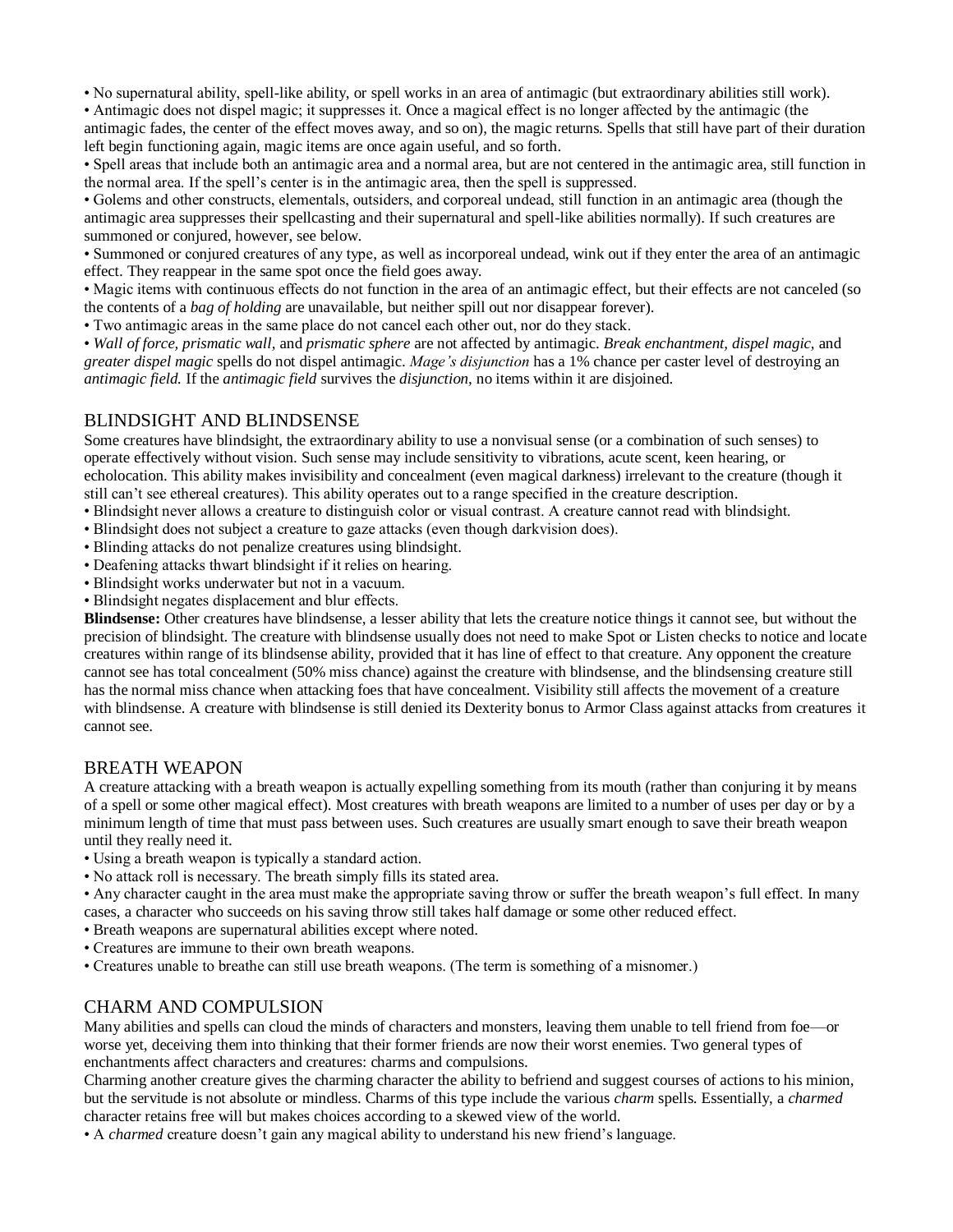• A *charmed* character retains his original alignment and allegiances, generally with the exception that he now regards the *charming* creature as a dear friend and will give great weight to his suggestions and directions.

• A *charmed* character fights his former allies only if they threaten his new friend, and even then he uses the least lethal means at his disposal as long as these tactics show any possibility of success (just as he would in a fight between two actual friends).

• A *charmed* character is entitled to an opposed Charisma check against his master in order to resist instructions or commands that would make him do something he wouldn't normally do even for a close friend. If he succeeds, he decides not to go along with that order but remains *charmed.*

• A *charmed* character never obeys a command that is obviously suicidal or grievously harmful to her.

• If the charming creature commands his minion to do something that the influenced character would be violently opposed to, the subject may attempt a new saving throw to break free of the influence altogether.

• A *charmed* character who is openly attacked by the creature who *charmed* him or by that creature's apparent allies is automatically freed of the spell or effect.

Compulsion is a different matter altogether. A compulsion overrides the subject's free will in some way or simply changes the way the subject's mind works. A charm makes the subject a friend of the caster; a compulsion makes the subject obey the caster.

Regardless of whether a character is charmed or compelled, he won't volunteer information or tactics that his master doesn't ask for.

# COLD IMMUNITY

A creature with cold immunity never takes cold damage. It has vulnerability to fire, which means it takes half again as much (+50%) damage as normal from fire, regardless of whether a saving throw is allowed, or if the save is a success or failure.

# DAMAGE REDUCTION

Some magic creatures have the supernatural ability to instantly heal damage from weapons or to ignore blows altogether as though they were invulnerable.

The numerical part of a creature's damage reduction is the amount of hit points the creature ignores from normal attacks. Usually, a certain type of weapon can overcome this reduction. This information is separated from the damage reduction number by a slash. Damage reduction may be overcome by special materials, by magic weapons (any weapon with a +1 or higher enhancement bonus, not counting the enhancement from masterwork quality), certain types of weapons (such as slashing or bludgeoning), and weapons imbued with an alignment. If a dash follows the slash then the damage reduction is effective against any attack that does not ignore damage reduction.

Ammunition fired from a projectile weapon with an enhancement bonus of  $+1$  or higher is treated as a magic weapon for the purpose of overcoming damage reduction. Similarly, ammunition fired from a projectile weapon with an alignment gains the alignment of that projectile weapon (in addition to any alignment it may already have).

Whenever damage reduction completely negates the damage from an attack, it also negates most special effects that accompany the attack, such as injury type poison, a monk's stunning, and injury type disease. Damage reduction does not negate touch attacks, energy damage dealt along with an attack, or energy drains. Nor does it affect poisons or diseases delivered by inhalation, ingestion, or contact.

Attacks that deal no damage because of the target's damage reduction do not disrupt spells.

Spells, spell-like abilities, and energy attacks (even nonmagical fire) ignore damage reduction.

Sometimes damage reduction is instant healing. Sometimes damage reduction represents the creature's tough hide or body,. In either case, characters can see that conventional attacks don't work.

If a creature has damage reduction from more than one source, the two forms of damage reduction do not stack. Instead, the creature gets the benefit of the best damage reduction in a given situation.

# DARKVISION

Darkvision is the extraordinary ability to see with no light source at all, out to a range specified for the creature. Darkvision is black and white only (colors cannot be discerned). It does not allow characters to see anything that they could not see otherwise—invisible objects are still invisible, and illusions are still visible as what they seem to be. Likewise, darkvision subjects a creature to gaze attacks normally. The presence of light does not spoil darkvision.

# DEATH ATTACKS

In most cases, a death attack allows the victim a Fortitude save to avoid the affect, but if the save fails, the character dies instantly.

• *Raise dead* doesn't work on someone killed by a death attack.

• Death attacks slay instantly. A victim cannot be made stable and thereby kept alive.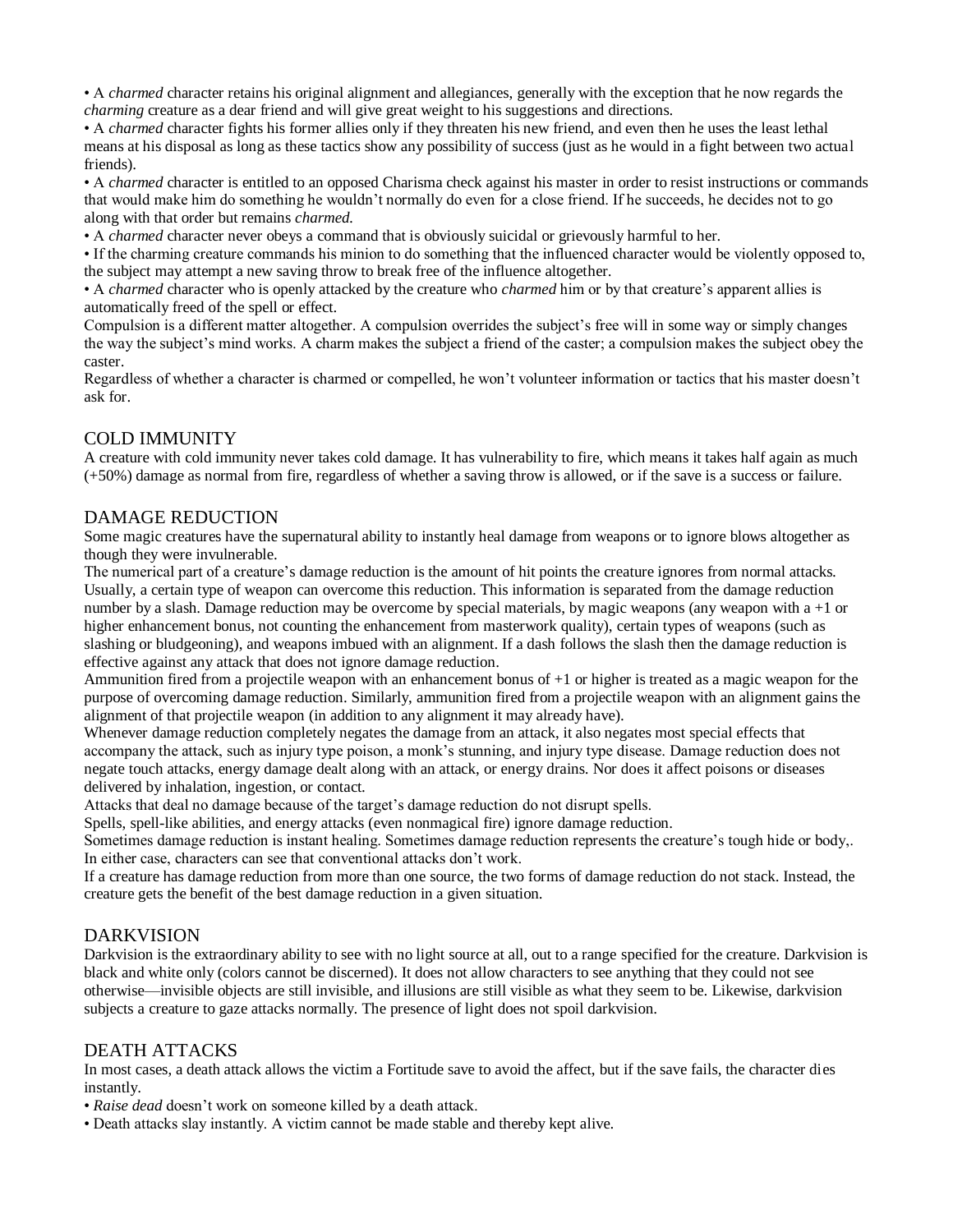• In case it matters, a dead character, no matter how she died, has –10 hit points.

• The spell *death ward* protects a character against these attacks.

# DISEASE

When a character is injured by a contaminated attack touches an item smeared with diseased matter, or consumes diseasetainted food or drink, he must make an immediate Fortitude saving throw. If he succeeds, the disease has no effect—his immune system fought off the infection. If he fails, he takes damage after an incubation period. Once per day afterward, he must make a successful Fortitude saving throw to avoid repeated damage. Two successful saving throws in a row indicate that he has fought off the disease and recovers, taking no more damage.

These Fortitude saving throws can be rolled secretly so that the player doesn't know whether the disease has taken hold. Disease Descriptions

Diseases have various symptoms and are spread through a number of vectors. The characteristics of several typical diseases are summarized on Table: Diseases and defined below.

*Disease:* Diseases whose names are printed in *italic* in the table are supernatural in nature. The others are extraordinary. *Infection:* The disease's method of delivery—ingested, inhaled, via injury, or contact. Keep in mind that some injury diseases may be transmitted by as small an injury as a flea bite and that most inhaled diseases can also be ingested (and vice versa). *DC:* The Difficulty Class for the Fortitude saving throws to prevent infection (if the character has been infected), to prevent

each instance of repeated damage, and to recover from the disease.

*Incubation Period:* The time before damage begins.

*Damage:* The ability damage the character takes after incubation and each day afterward.

**Types of Diseases:** Typical diseases include the following:

*Blinding Sickness:* Spread in tainted water.

*Cackle Fever:* Symptoms include high fever, disorientation, and frequent bouts of hideous laughter. Also known as "the shrieks."

*Demon Fever:* Night hags spread it. Can cause permanent ability drain.

*Devil Chills:* Barbazu and pit fiends spread it. It takes three, not two, successful saves in a row to recover from devil chills. *Filth Fever:* Dire rats and otyughs spread it. Those injured while in filthy surroundings might also catch it.

*Mindfire:* Feels like your brain is burning. Causes stupor.

*Mummy Rot:* Spread by mummies. Successful saving throws do not allow the character to recover (though they do prevent damage normally).

*Red Ache:* Skin turns red, bloated, and warm to the touch.

*The Shakes:* Causes involuntary twitches, tremors, and fits.

*Slimy Doom:* Victim turns into infectious goo from the inside out. Can cause permanent ability drain.

**Table: Diseases**

| <b>Disease</b>            | <b>Infection DC</b> | <b>Incubation</b> | <b>Damage</b>          |  |
|---------------------------|---------------------|-------------------|------------------------|--|
| Blinding sickness         | Ingested 16         | 1d3 days          | $1d4$ Str <sup>1</sup> |  |
| Cackle fever              | Inhaled 16          | 1 day             | 1d6 Wis                |  |
| Demon fever               | Injury 18           | 1 day             | $1d6$ Con <sup>2</sup> |  |
| Devil chills <sup>3</sup> | Injury 14           | 1d4 days          | 1d4 Str                |  |
| Filth fever               | Injury 12           | 1d3 days          | 1d3 Dex, 1d3 Con       |  |
| Mindfire                  | Inhaled 12          | 1 day             | $1d4$ Int              |  |
| Mummy rot <sup>4</sup>    | Contact 20          | 1 day             | 1d6 Con                |  |
| Red ache                  | Injury 15           | 1d3 days          | $1d6$ Str              |  |
| <b>Shakes</b>             | Contact 13          | 1 day             | 1d8 Dex                |  |
| Slimy doom                | Contact 14          | 1 day             | 1d4 $Con2$             |  |

1 Each time the victim takes 2 or more damage from the disease, he must make another Fortitude save or be permanently blinded.

2 When damaged, character must succeed on another saving throw or 1 point of damage is permanent drain instead.

3 The victim must make three successful Fortitude saving throws in a row to recover from devil chills.

4 Successful saves do not allow the character to recover. Only magical healing can save the character. Healing a Disease

Use of the Heal skill can help a diseased character. Every time a diseased character makes a saving throw against disease effects, the healer makes a check. The diseased character can use the healer's result in place of his saving throw if the Heal check result is higher. The diseased character must be in the healer's care and must have spent the previous 8 hours resting. Characters recover points lost to ability score damage at a rate of 1 per day per ability damaged, and this rule applies even while a disease is in progress. That means that a character with a minor disease might be able to withstand it without accumulating any damage.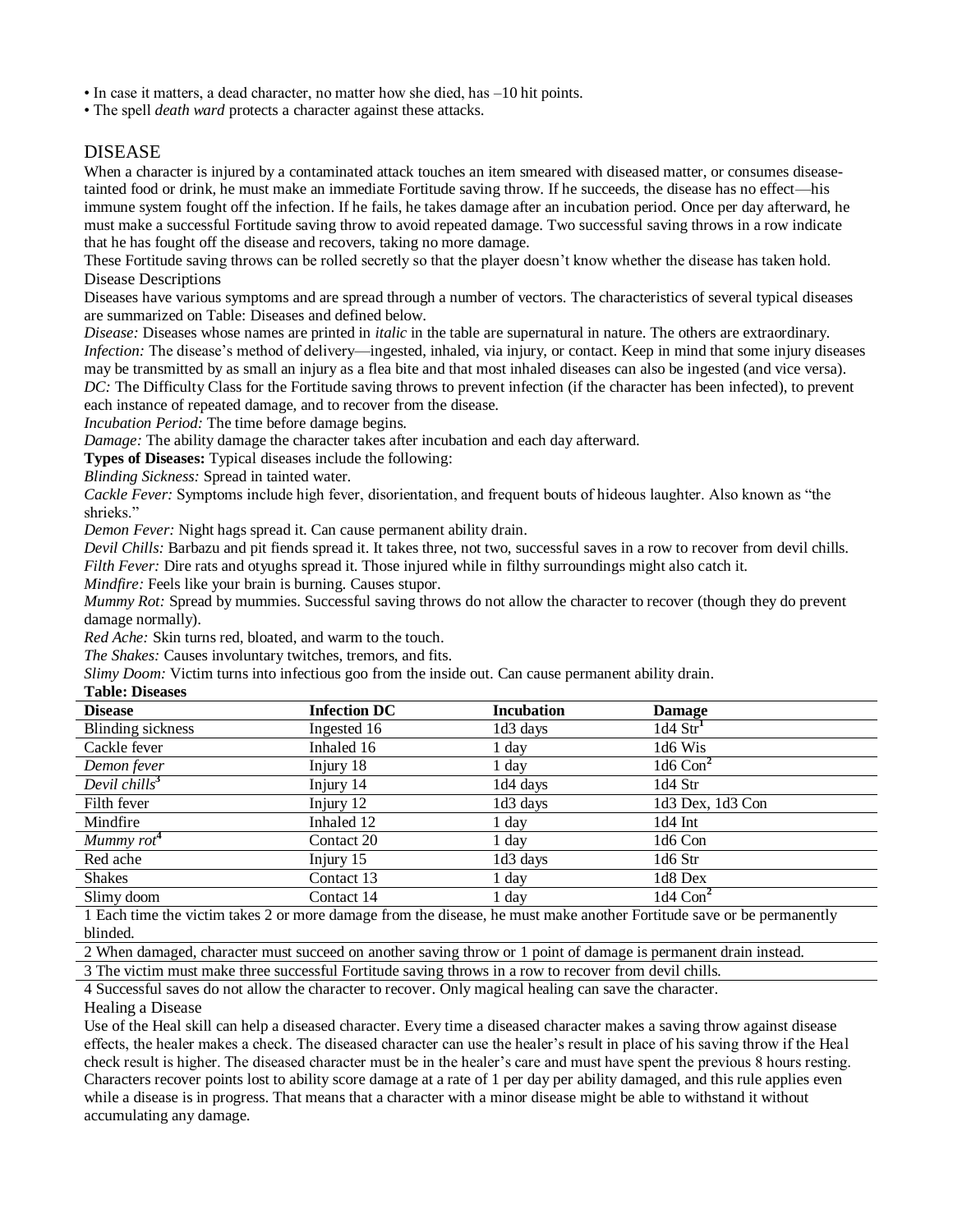# ENERGY DRAIN AND NEGATIVE LEVELS

Some horrible creatures, especially undead monsters, possess a fearsome supernatural ability to drain levels from those they strike in combat. The creature making an energy drain attack draws a portion of its victim's life force from her. Most energy drain attacks require a successful melee attack roll—mere physical contact is not enough. Each successful energy drain attack bestows one or more negative levels on the opponent. A creature takes the following penalties for each negative level it has gained.

–1 on all skill checks and ability checks.

- –1 on attack rolls and saving throws.
- –5 hit points.

–1 effective level (whenever the creature's level is used in a die roll or calculation, reduce it by one for each negative level). If the victim casts spells, she loses access to one spell as if she had cast her highest-level, currently available spell. (If she has more than one spell at her highest level, she chooses which she loses.) In addition, when she next prepares spells or regains spell slots, she gets one less spell slot at her highest spell level.

Negative levels remain for 24 hours or until removed with a spell, such as *restoration.* After 24 hours, the afflicted creature must attempt a Fortitude save (DC 10 + 1/2 attacker's HD + attacker's Cha modifier). (The DC is provided in the attacker's description.) If the saving throw succeeds, the negative level goes away with no harm to the creature. The afflicted creature makes a separate saving throw for each negative level it has gained. If the save fails, the negative level goes away, but the creature's level is also reduced by one.

A character with negative levels at least equal to her current level, or drained below 1st level, is instantly slain. Depending on the creature that killed her, she may rise the next night as a monster of that kind. If not, she rises as a wight. A creature gains 5 temporary hit points for each negative level it bestows (though not if the negative level is caused by a spell or similar effect).

# ETHEREALNESS

Phase spiders and certain other creatures can exist on the Ethereal Plane. While on the Ethereal Plane, a creature is called ethereal. Unlike incorporeal creatures, ethereal creatures are not present on the Material Plane.

Ethereal creatures are invisible, inaudible, insubstantial, and scentless to creatures on the Material Plane. Even most magical attacks have no effect on them. *See invisibility* and *true seeing* reveal ethereal creatures.

An ethereal creature can see and hear into the Material Plane in a 60-foot radius, though material objects still block sight and sound. (An ethereal creature can't see through a material wall, for instance.) An ethereal creature inside an object on the Material Plane cannot see. Things on the Material Plane, however, look gray, indistinct, and ghostly. An ethereal creature can't affect the Material Plane, not even magically. An ethereal creature, however, interacts with other ethereal creatures and objects the way material creatures interact with material creatures and objects.

Even if a creature on the Material Plane can see an ethereal creature the ethereal creature is on another plane. Only force effects can affect the ethereal creatures. If, on the other hand, both creatures are ethereal, they can affect each other normally. A force effect originating on the Material Plane extends onto the Ethereal Plane, so that a *wall of force* blocks an ethereal creature, and a *magic missile* can strike one (provided the spellcaster can see the ethereal target). Gaze effects and abjurations also extend from the Material Plane to the Ethereal Plane. None of these effects extend from the Ethereal Plane to the Material Plane.

Ethereal creatures move in any direction (including up or down) at will. They do not need to walk on the ground, and material objects don't block them (though they can't see while their eyes are within solid material).

Ghosts have a power called manifestation that allows them to appear on the Material Plane as incorporeal creatures. Still, they are on the Ethereal Plane, and another ethereal creature can interact normally with a manifesting ghost. Ethereal creatures pass through and operate in water as easily as air. Ethereal creatures do not fall or take falling damage.

# EVASION AND IMPROVED EVASION

These extraordinary abilities allow the target of an area attack to leap or twist out of the way. Rogues and monks have evasion and improved evasion as class features, but certain other creatures have these abilities, too.

If subjected to an attack that allows a Reflex save for half damage, a character with evasion takes no damage on a successful save.

As with a Reflex save for any creature, a character must have room to move in order to evade. A bound character or one squeezing through an area cannot use evasion.

As with a Reflex save for any creature, evasion is a reflexive ability. The character need not know that the attack is coming to use evasion.

Rogues and monks cannot use evasion in medium or heavy armor. Some creatures with the evasion ability as an innate quality do not have this limitation.

Improved evasion is like evasion, except that even on a failed saving throw the character takes only half damage.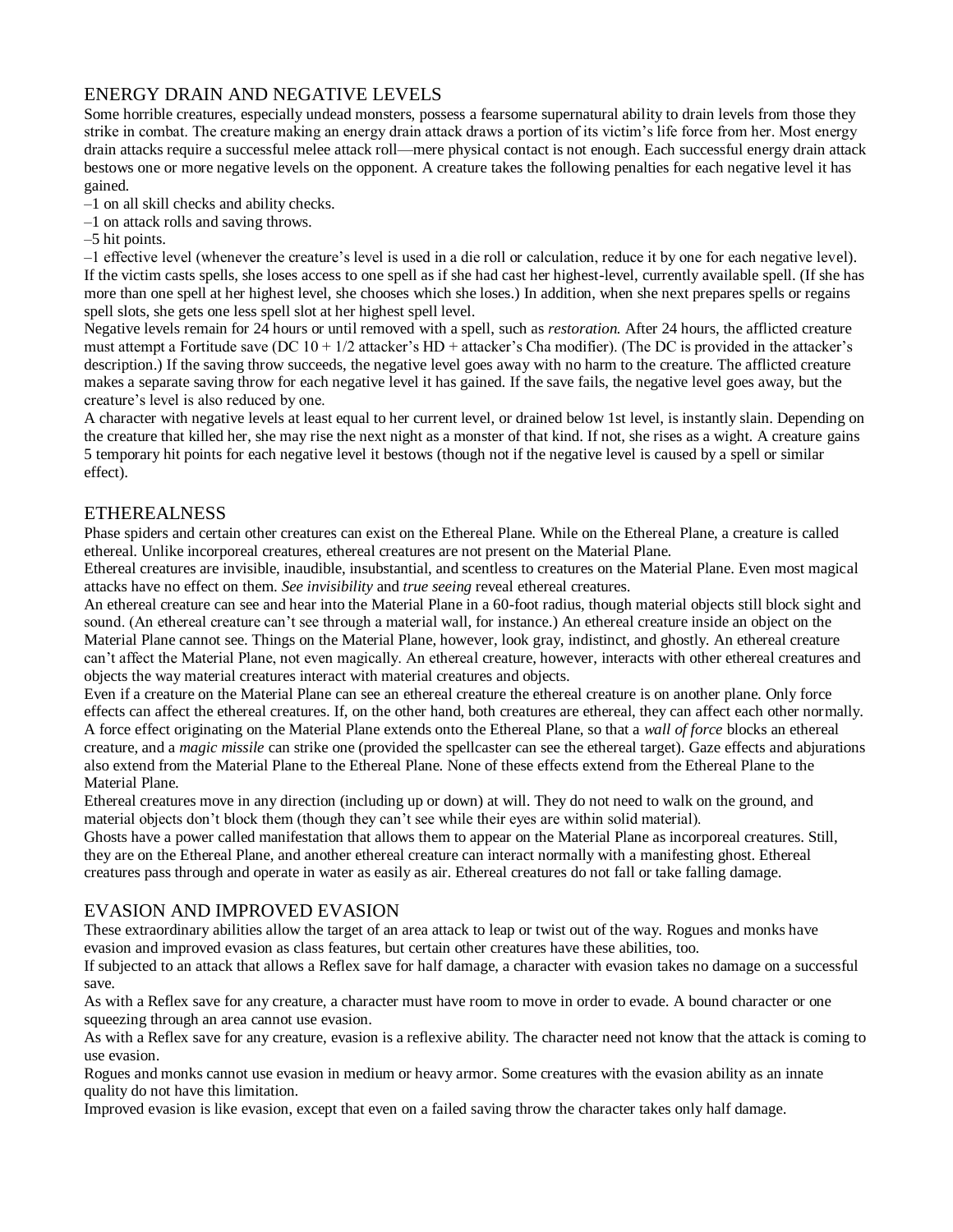# FAST HEALING

A creature with fast healing has the extraordinary ability to regain hit points at an exceptional rate. Except for what is noted here, fast healing is like natural healing.

At the beginning of each of the creature's turns, it heals a certain number of hit points (defined in its description).

Unlike regeneration, fast healing does not allow a creature to regrow or reattach lost body parts.

A creature that has taken both nonlethal and lethal damage heals the nonlethal damage first.

Fast healing does not restore hit points lost from starvation, thirst, or suffocation.

Fast healing does not increase the number of hit points regained when a creature polymorphs.

# FEAR

Spells, magic items, and certain monsters can affect characters with fear. In most cases, the character makes a Will saving throw to resist this effect, and a failed roll means that the character is shaken, frightened, or panicked.

**Shaken:** Characters who are shaken take a  $-2$  penalty on attack rolls, saving throws, skill checks, and ability checks. **Frightened:** Characters who are frightened are shaken, and in addition they flee from the source of their fear as quickly as they can. They can choose the path of their flight. Other than that stipulation, once they are out of sight (or hearing) of the source of their fear, they can act as they want. However, if the duration of their fear continues, characters can be forced to flee once more if the source of their fear presents itself again. Characters unable to flee can fight (though they are still shaken).

**Panicked:** Characters who are panicked are shaken, and they run away from the source of their fear as quickly as they can. Other than running away from the source, their path is random. They flee from all other dangers that confront them rather than facing those dangers. Panicked characters cower if they are prevented from fleeing.

**Becoming Even More Fearful:** Fear effects are cumulative. A shaken character who is made shaken again becomes frightened, and a shaken character who is made frightened becomes panicked instead. A frightened character who is made shaken or frightened becomes panicked instead.

# FIRE IMMUNITY

A creature with fire immunity never takes fire damage. It has vulnerability to cold, which means it takes half again as much (+50%) damage as normal from cold, regardless of whether a saving throw is allowed, or if the save is a success or failure.

# GASEOUS FORM

Some creatures have the supernatural or spell-like ability to take the form of a cloud of vapor or gas.

Creatures in gaseous form can't run but can fly. A gaseous creature can move about and do the things that a cloud of gas can conceivably do, such as flow through the crack under a door. It can't, however, pass through solid matter. Gaseous creatures can't attack physically or cast spells with verbal, somatic, material, or focus components. They lose their supernatural abilities (except for the supernatural ability to assume gaseous form, of course).

Creatures in gaseous form have damage reduction 10/magic. Spells, spell-like abilities, and supernatural abilities affect them normally. Creatures in gaseous form lose all benefit of material armor (including natural armor), though size, Dexterity, deflection bonuses, and armor bonuses from force armor still apply.

Gaseous creatures do not need to breathe and are immune to attacks involving breathing (troglodyte stench, poison gas, and the like).

Gaseous creatures can't enter water or other liquid. They are not ethereal or incorporeal. They are affected by winds or other forms of moving air to the extent that the wind pushes them in the direction the wind is moving. However, even the strongest wind can't disperse or damage a creature in gaseous form.

Discerning a creature in gaseous form from natural mist requires a DC 15 Spot check. Creatures in gaseous form attempting to hide in an area with mist, smoke, or other gas gain a +20 bonus.

# GAZE ATTACKS

While the medusa's gaze is well known, gaze attacks can also charm, curse, or even kill. Gaze attacks not produced by a spell are supernatural.

Each character within range of a gaze attack must attempt a saving throw (which can be a Fortitude or Will save) each round at the beginning of his turn.

An opponent can avert his eyes from the creature's face, looking at the creature's body, watching its shadow, or tracking the creature in a reflective surface. Each round, the opponent has a 50% chance of not having to make a saving throw. The creature with the gaze attack gains concealment relative to the opponent. An opponent can shut his eyes, turn his back on the creature, or wear a blindfold. In these cases, the opponent does not need to make a saving throw. The creature with the gaze attack gains total concealment relative to the opponent.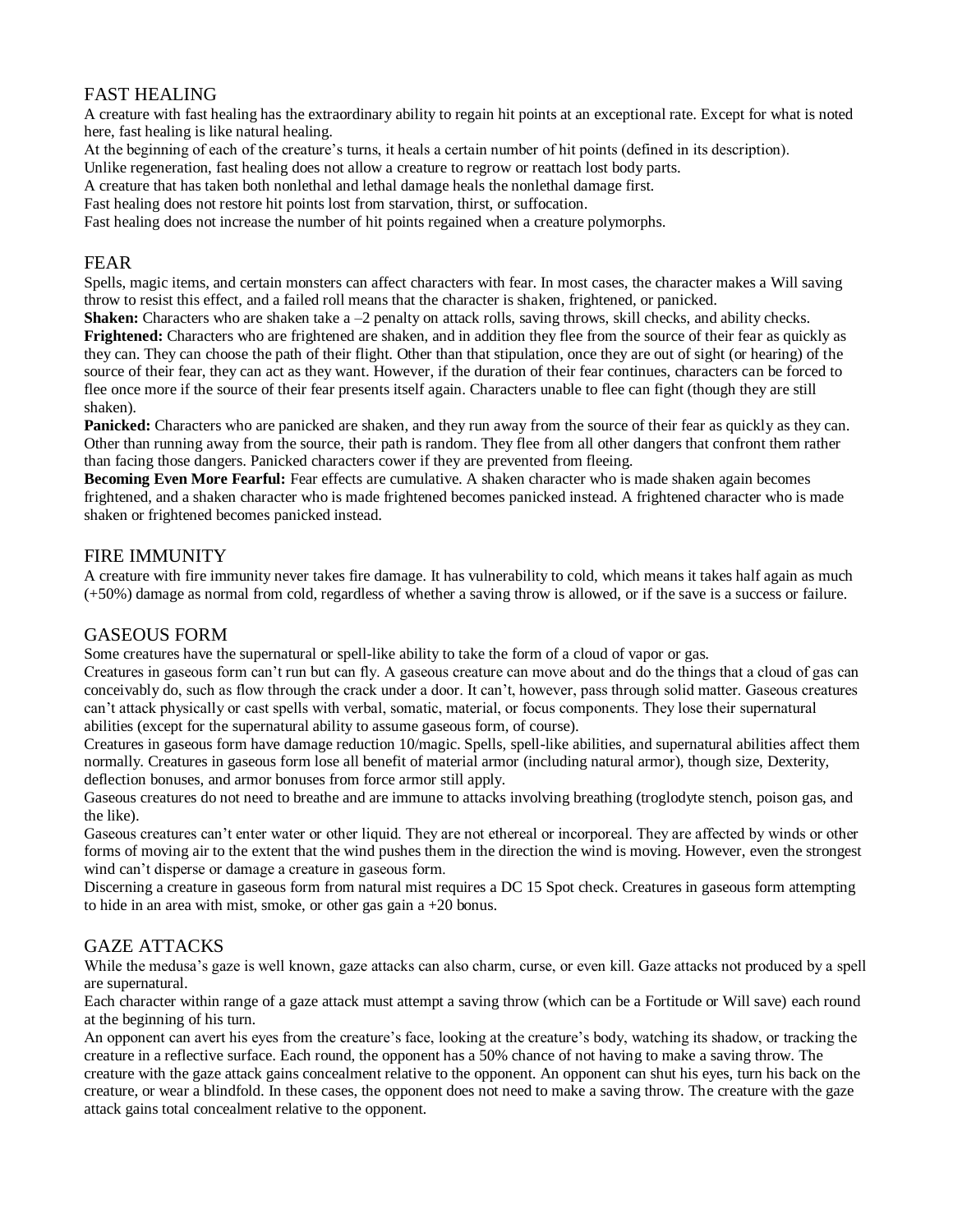A creature with a gaze attack can actively attempt to use its gaze as an attack action. The creature simply chooses a target within range, and that opponent must attempt a saving throw. If the target has chosen to defend against the gaze as discussed above, the opponent gets a chance to avoid the saving throw (either 50% chance for averting eyes or 100% chance for shutting eyes). It is possible for an opponent to save against a creature's gaze twice during the same round, once before its own action and once during the creature's action.

Looking at the creature's image (such as in a mirror or as part of an illusion) does not subject the viewer to a gaze attack. A creature is immune to its own gaze attack.

If visibility is limited (by dim lighting, a fog, or the like) so that it results in concealment, there is a percentage chance equal to the normal miss chance for that degree of concealment that a character won't need to make a saving throw in a given round. This chance is not cumulative with the chance for averting your eyes, but is rolled separately. Invisible creatures cannot use gaze attacks.

Characters using darkvision in complete darkness are affected by a gaze attack normally.

Unless specified otherwise, a creature with a gaze attack can control its gaze attack and "turn it off " when so desired.

# INCORPOREALITY

Spectres, wraiths, and a few other creatures lack physical bodies. Such creatures are insubstantial and can't be touched by nonmagical matter or energy. Likewise, they cannot manipulate objects or exert physical force on objects. However, incorporeal beings have a tangible presence that sometimes seems like a physical attack against a corporeal creature. Incorporeal creatures are present on the same plane as the characters, and characters have some chance to affect them. Incorporeal creatures can be harmed only by other incorporeal creatures, by magic weapons, or by spells, spell-like effects, or supernatural effects. They are immune to all nonmagical attack forms. They are not burned by normal fires, affected by natural cold, or harmed by mundane acids.

Even when struck by magic or magic weapons, an incorporeal creature has a 50% chance to ignore any damage from a corporeal source—except for a force effect or damage dealt by a ghost touch weapon.

Incorporeal creatures are immune to critical hits, extra damage from being favored enemies, and from sneak attacks. They move in any direction (including up or down) at will. They do not need to walk on the ground. They can pass through solid objects at will, although they cannot see when their eyes are within solid matter.

Incorporeal creatures hiding inside solid objects get a +2 circumstance bonus on Listen checks, because solid objects carry sound well. Pinpointing an opponent from inside a solid object uses the same rules as pinpointing invisible opponents (see Invisibility, below).

Incorporeal creatures are inaudible unless they decide to make noise.

The physical attacks of incorporeal creatures ignore material armor, even magic armor, unless it is made of force (such as mage armor or bracers of armor) or has the ghost touch ability.

Incorporeal creatures pass through and operate in water as easily as they do in air.

Incorporeal creatures cannot fall or take falling damage.

Corporeal creatures cannot trip or grapple incorporeal creatures.

Incorporeal creatures have no weight and do not set off traps that are triggered by weight.

Incorporeal creatures do not leave footprints, have no scent, and make no noise unless they manifest, and even then they only make noise intentionally.

# INVISIBILITY

The ability to move about unseen is not foolproof. While they can't be seen, invisible creatures can be heard, smelled, or felt. Invisibility makes a creature undetectable by vision, including darkvision.

Invisibility does not, by itself, make a creature immune to critical hits, but it does make the creature immune to extra damage from being a ranger's favored enemy and from sneak attacks.

A creature can generally notice the presence of an active invisible creature within 30 feet with a DC 20 Spot check. The observer gains a hunch that "something's there" but can't see it or target it accurately with an attack. A creature who is holding still is very hard to notice (DC 30). An inanimate object, an unliving creature holding still, or a completely immobile creature is even harder to spot (DC 40). It's practically impossible (+20 DC) to pinpoint an invisible creature's location with a Spot check, and even if a character succeeds on such a check, the invisible creature still benefits from total concealment (50% miss chance).

A creature can use hearing to find an invisible creature. A character can make a Listen check for this purpose as a free action each round. A Listen check result at least equal to the invisible creature's Move Silently check result reveals its presence. (A creature with no ranks in Move Silently makes a Move Silently check as a Dexterity check to which an armor check penalty applies.) A successful check lets a character hear an invisible creature "over there somewhere." It's practically impossible to pinpoint the location of an invisible creature. A Listen check that beats the DC by 20 pinpoints the invisible creature's location.

#### **Listen Check DCs to Detect Invisible Creatures**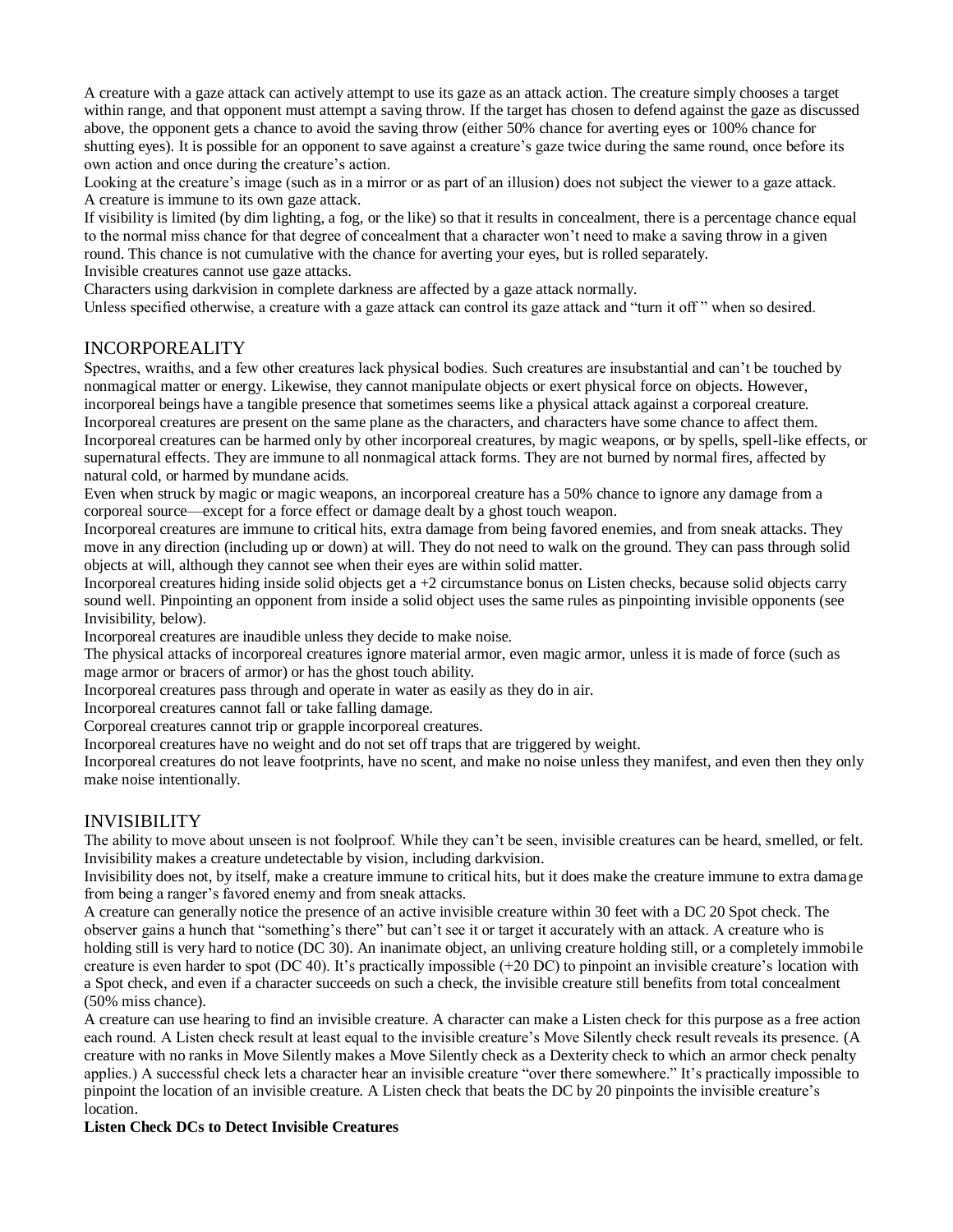| Invisible Creature Is                   | DС                             |
|-----------------------------------------|--------------------------------|
| In combat or speaking                   |                                |
| Moving at half speed                    | Move Silently check result     |
| Moving at full speed                    | Move Silently check result -4  |
| Running or charging                     | Move Silently check result -20 |
| Some distance away                      | $+1$ per 10 feet               |
| Behind an obstacle (door)               | $+5$                           |
| Dekind on choicele <i>(stems</i> cuell) | .15                            |

Behind an obstacle (stone wall)  $+15$ 

A creature can grope about to find an invisible creature. A character can make a touch attack with his hands or a weapon into two adjacent 5-foot squares using a standard action. If an invisible target is in the designated area, there is a 50% miss chance on the touch attack. If successful, the groping character deals no damage but has successfully pinpointed the invisible creature's current location. (If the invisible creature moves, its location, obviously, is once again unknown.)

If an invisible creature strikes a character, the character struck still knows the location of the creature that struck him (until, of course, the invisible creature moves). The only exception is if the invisible creature has a reach greater than 5 feet. In this case, the struck character knows the general location of the creature but has not pinpointed the exact location.

If a character tries to attack an invisible creature whose location he has pinpointed, he attacks normally, but the invisible creature still benefits from full concealment (and thus a 50% miss chance). A particularly large and slow creature might get a smaller miss chance.

If a character tries to attack an invisible creature whose location he has not pinpointed, have the player choose the space where the character will direct the attack. If the invisible creature is there, conduct the attack normally. If the enemy's not there, roll the miss chance as if it were there, don't let the player see the result, and tell him that the character has missed. That way the player doesn't know whether the attack missed because the enemy's not there or because you successfully rolled the miss chance.

If an invisible character picks up a visible object, the object remains visible. One could coat an invisible object with flour to at least keep track of its position (until the flour fell off or blew away). An invisible creature can pick up a small visible item and hide it on his person (tucked in a pocket or behind a cloak) and render it effectively invisible.

Invisible creatures leave tracks. They can be tracked normally. Footprints in sand, mud, or other soft surfaces can give enemies clues to an invisible creature's location.

An invisible creature in the water displaces water, revealing its location. The invisible creature, however, is still hard to see and benefits from concealment.

A creature with the scent ability can detect an invisible creature as it would a visible one.

A creature with the Blind-Fight feat has a better chance to hit an invisible creature. Roll the miss chance twice, and he misses only if both rolls indicate a miss. (Alternatively, make one 25% miss chance roll rather than two 50% miss chance rolls.) A creature with blindsight can attack (and otherwise interact with) creatures regardless of invisibility.

An invisible burning torch still gives off light, as does an invisible object with a light spell (or similar spell) cast upon it. Ethereal creatures are invisible. Since ethereal creatures are not materially present, Spot checks, Listen checks, Scent, Blind-Fight, and blindsight don't help locate them. Incorporeal creatures are often invisible. Scent, Blind-Fight, and blindsight don't help creatures find or attack invisible, incorporeal creatures, but Spot checks and possibly Listen checks can help. Invisible creatures cannot use gaze attacks.

Invisibility does not thwart *detect* spells.

Since some creatures can detect or even see invisible creatures, it is helpful to be able to hide even when invisible.

# LEVEL LOSS

A character who loses a level instantly loses one Hit Die. The character's base attack bonus, base saving throw bonuses, and special class abilities are now reduced to the new, lower level. Likewise, the character loses any ability score gain, skill ranks, and any feat associated with the level (if applicable). If the exact ability score or skill ranks increased from a level now lost is unknown (or the player has forgotten), lose 1 point from the highest ability score or ranks from the highest-ranked skills. If a familiar or companion creature has abilities tied to a character who has lost a level, the creature's abilities are adjusted to fit the character's new level.

The victim's experience point total is immediately set to the midpoint of the previous level.

#### LOW-LIGHT VISION

Characters with low-light vision have eyes that are so sensitive to light that they can see twice as far as normal in dim light. Low-light vision is color vision. A spellcaster with low-light vision can read a scroll as long as even the tiniest candle flame is next to her as a source of light.

Characters with low-light vision can see outdoors on a moonlit night as well as they can during the day.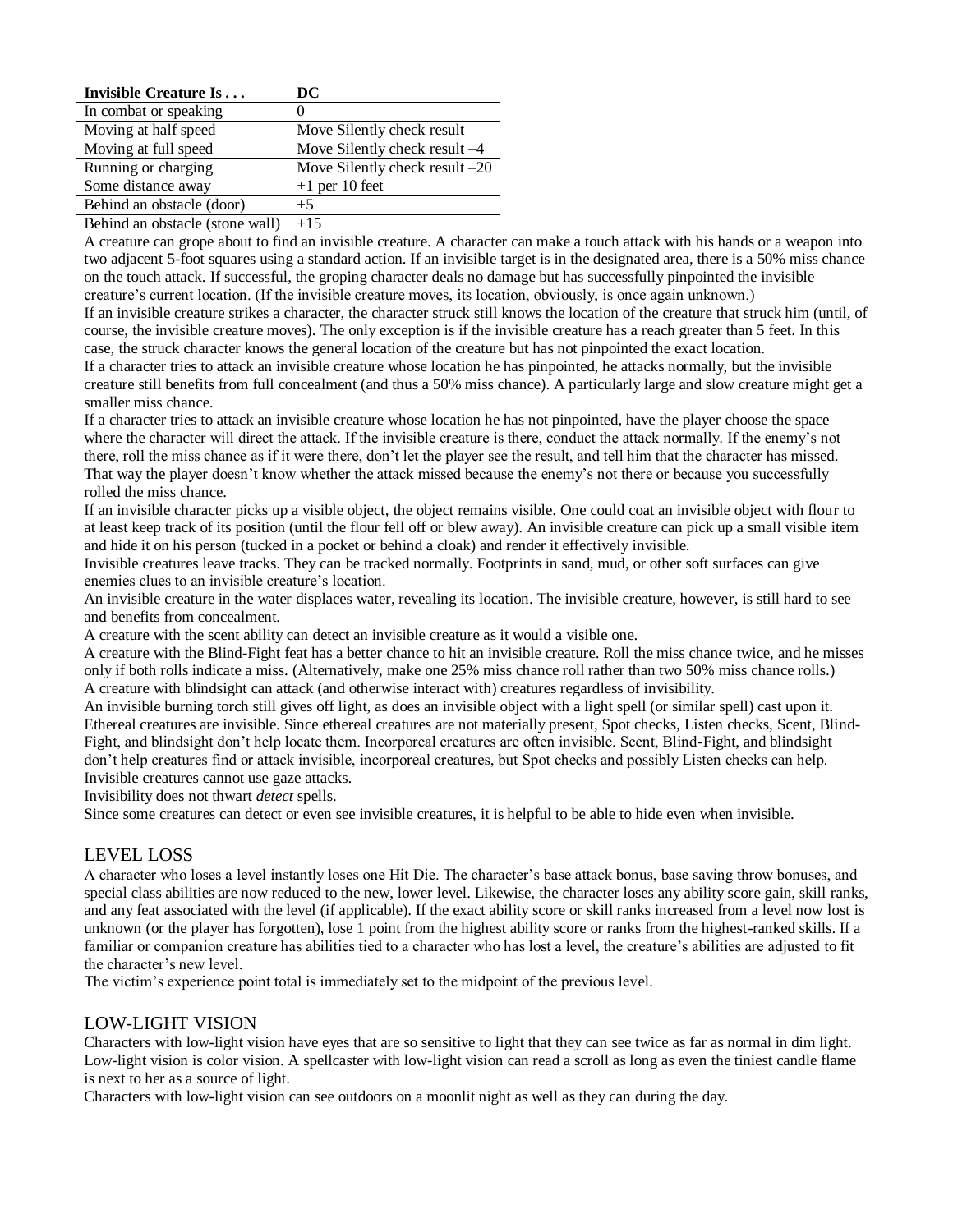# PARALYSIS

Some monsters and spells have the supernatural or spell-like ability to paralyze their victims, immobilizing them through magical means. (Paralysis from toxins is discussed in the Poison section below.)

A paralyzed character cannot move, speak, or take any physical action. He is rooted to the spot, frozen and helpless. Not even friends can move his limbs. He may take purely mental actions, such as casting a spell with no components.

A winged creature flying in the air at the time that it becomes paralyzed cannot flap its wings and falls. A swimmer can't swim and may drown.

# POISON

When a character takes damage from an attack with a poisoned weapon, touches an item smeared with contact poison, consumes poisoned food or drink, or is otherwise poisoned, he must make a Fortitude saving throw. If he fails, he takes the poison's initial damage (usually ability damage). Even if he succeeds, he typically faces more damage 1 minute later, which he can also avoid with a successful Fortitude saving throw.

One dose of poison smeared on a weapon or some other object affects just a single target. A poisoned weapon or object retains its venom until the weapon scores a hit or the object is touched (unless the poison is wiped off before a target comes in contact with it). Any poison smeared on an object or exposed to the elements in any way remains potent until it is touched or used.

Although supernatural and spell-like poisons are possible, poisonous effects are almost always extraordinary.

Poisons can be divided into four basic types according to the method by which their effect is delivered, as follows. **Contact:** Merely touching this type of poison necessitates a saving throw. It can be actively delivered via a weapon or a touch attack. Even if a creature has sufficient damage reduction to avoid taking any damage from the attack, the poison can still affect it. A chest or other object can be smeared with contact poison as part of a trap.

**Ingested:** Ingested poisons are virtually impossible to utilize in a combat situation. A poisoner could administer a potion to an unconscious creature or attempt to dupe someone into drinking or eating something poisoned. Assassins and other characters tend to use ingested poisons outside of combat.

Inhaled: Inhaled poisons are usually contained in fragile vials or eggshells. They can be thrown as a ranged attack with a range increment of 10 feet. When it strikes a hard surface (or is struck hard), the container releases its poison. One dose spreads to fill the volume of a 10-foot cube. Each creature within the area must make a saving throw. (Holding one's breath is ineffective against inhaled poisons; they affect the nasal membranes, tear ducts, and other parts of the body.)

**Injury:** This poison must be delivered through a wound. If a creature has sufficient damage reduction to avoid taking any damage from the attack, the poison does not affect it. Traps that cause damage from weapons, needles, and the like sometimes contain injury poisons.

The characteristics of poisons are summarized on Table: Poisons. Terms on the table are defined below.

*Type:* The poison's method of delivery (contact, ingested, inhaled, or via an injury) and the Fortitude save DC to avoid the poison's damage.

*Initial Damage:* The damage the character takes immediately upon failing his saving throw against this poison. Ability damage is temporary unless marked with an asterisk (\*), in which case the loss is a permanent drain. Paralysis lasts for 2d6 minutes.

*Secondary Damage:* The amount of damage the character takes 1 minute after exposure as a result of the poisoning, if he fails a second saving throw. Unconsciousness lasts for 1d3 hours. Ability damage marked with an asterisk is permanent drain instead of temporary damage.

*Price:* The cost of one dose (one vial) of the poison. It is not possible to use or apply poison in any quantity smaller than one dose. The purchase and possession of poison is always illegal, and even in big cities it can be obtained only from specialized, less than reputable sources.

#### **Perils of Using Poison**

A character has a 5% chance of exposing himself to a poison whenever he applies it to a weapon or otherwise readies it for use. Additionally, a character who rolls a natural 1 on an attack roll with a poisoned weapon must make a DC 15 Reflex save or accidentally poison himself with the weapon.

#### **Poison Immunities**

Creatures with natural poison attacks are immune to their own poison. Nonliving creatures (constructs and undead) and creatures without metabolisms (such as elementals) are always immune to poison. Oozes, plants, and certain kinds of outsiders are also immune to poison, although conceivably special poisons could be concocted specifically to harm them.

| <b>Poison</b>        | Fvpe          | <b>Initial Damage</b> | <b>Secondary Damage</b> | Price    |
|----------------------|---------------|-----------------------|-------------------------|----------|
| Nitharit             | Contact DC 13 |                       | 3d6 Con                 | $650$ gp |
| Sassone leaf residue | Contact DC 16 | 2d12 hp               | 1d6 Con                 | $300$ gp |
| Malyss root paste    | Contact DC 16 | 1 Dex                 | $2d4$ Dex               | $500$ gp |
| Terinav root         | Contact DC 16 | 1d6 Dex               | 2d6 Dex                 | 750 gp   |
|                      |               |                       |                         |          |

# **Table: Poisons**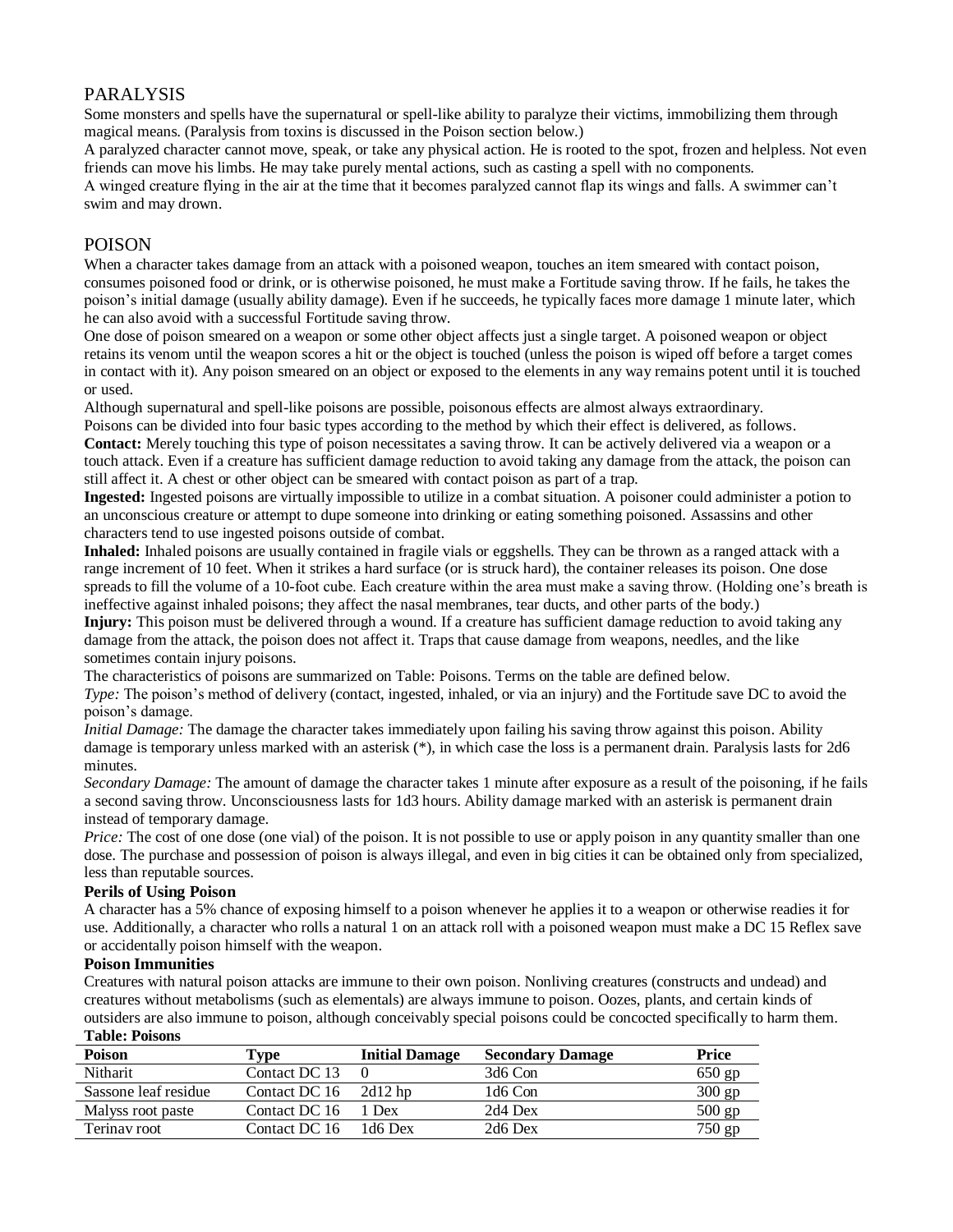| Dragon bile<br>Contact DC 26<br>3d6 Str<br>$\Omega$<br>1,500 gp<br>Striped toadstool<br>Ingested DC 11<br>1 Wis<br>$2d6$ Wis + $1d4$ Int<br>180 gp<br>Ingested DC 13<br>Arsenic<br>1 Con<br>1d8 Con<br>$120$ gp<br>Ingested DC 14<br>1d4 Int<br>2d6 Int<br>Id moss<br>$125$ gp<br>Unconsciousness<br>Ingested DC 15<br>Oil of taggit<br>$\Omega$<br>90 gp<br>Ingested DC 17<br>Lich dust<br>2d6 Str<br>1d6 Str<br>$250$ gp<br>Ingested DC 18<br>2d6 Con<br>$1d6$ Con + $1d6$ Str<br>300 gp<br>Dark reaver powder<br>Inhaled DC 15<br>Ungol dust<br>1 Cha<br>$1d6$ Cha + $1$ Cha $*$<br>1,000 gp | <b>Black lotus extract</b> | Contact DC 20 | 3d6 Con | 3d6 Con | $4,500$ gp |
|-------------------------------------------------------------------------------------------------------------------------------------------------------------------------------------------------------------------------------------------------------------------------------------------------------------------------------------------------------------------------------------------------------------------------------------------------------------------------------------------------------------------------------------------------------------------------------------------------|----------------------------|---------------|---------|---------|------------|
|                                                                                                                                                                                                                                                                                                                                                                                                                                                                                                                                                                                                 |                            |               |         |         |            |
|                                                                                                                                                                                                                                                                                                                                                                                                                                                                                                                                                                                                 |                            |               |         |         |            |
|                                                                                                                                                                                                                                                                                                                                                                                                                                                                                                                                                                                                 |                            |               |         |         |            |
|                                                                                                                                                                                                                                                                                                                                                                                                                                                                                                                                                                                                 |                            |               |         |         |            |
|                                                                                                                                                                                                                                                                                                                                                                                                                                                                                                                                                                                                 |                            |               |         |         |            |
|                                                                                                                                                                                                                                                                                                                                                                                                                                                                                                                                                                                                 |                            |               |         |         |            |
|                                                                                                                                                                                                                                                                                                                                                                                                                                                                                                                                                                                                 |                            |               |         |         |            |
|                                                                                                                                                                                                                                                                                                                                                                                                                                                                                                                                                                                                 |                            |               |         |         |            |
|                                                                                                                                                                                                                                                                                                                                                                                                                                                                                                                                                                                                 | Insanity mist              | Inhaled DC 15 | 1d4 Wis | 2d6 Wis | $1,500$ gp |
| Burnt othur fumes<br>Inhaled DC 18<br>3d6 Con<br>$1$ Con $*$<br>$2,100$ gp                                                                                                                                                                                                                                                                                                                                                                                                                                                                                                                      |                            |               |         |         |            |
| Black adder venom<br>1d6 Con<br>Injury DC 11<br>1d6 Con<br>120 gp                                                                                                                                                                                                                                                                                                                                                                                                                                                                                                                               |                            |               |         |         |            |
| Injury DC 11<br>1d2 Dex<br>Small centipede poison<br>1d2 Dex<br>90 gp                                                                                                                                                                                                                                                                                                                                                                                                                                                                                                                           |                            |               |         |         |            |
| Bloodroot<br>Injury DC 12<br>$1d4$ Con + $1d3$ Wis<br>$\Omega$<br>$100$ gp                                                                                                                                                                                                                                                                                                                                                                                                                                                                                                                      |                            |               |         |         |            |
| Unconsciousness<br>Unconsciousness for 2d4 hours<br>Drow poison<br>Injury DC 13<br>$75$ gp                                                                                                                                                                                                                                                                                                                                                                                                                                                                                                      |                            |               |         |         |            |
| Greenblood oil<br>Injury DC 13<br>1 Con<br>1d2 Con<br>$100$ gp                                                                                                                                                                                                                                                                                                                                                                                                                                                                                                                                  |                            |               |         |         |            |
| Blue whinnis<br>Unconsciousness<br>Injury DC 14<br>1 Con<br>$120$ gp                                                                                                                                                                                                                                                                                                                                                                                                                                                                                                                            |                            |               |         |         |            |
| 1d4 Str<br>Medium spider venom<br>Injury DC 14<br>1d4 Str<br>150 gp                                                                                                                                                                                                                                                                                                                                                                                                                                                                                                                             |                            |               |         |         |            |
| $1 Str*$<br>Shadow essence<br>Injury DC 17<br>2d6 Str<br>250 gp                                                                                                                                                                                                                                                                                                                                                                                                                                                                                                                                 |                            |               |         |         |            |
| Injury DC 17<br>2d6 Con<br>2d6 Con<br>Wyvern poison<br>3,000 gp                                                                                                                                                                                                                                                                                                                                                                                                                                                                                                                                 |                            |               |         |         |            |
| Injury DC 18<br>Large scorpion venom<br>1d6 Str<br>1d6 Str<br>$200$ gp                                                                                                                                                                                                                                                                                                                                                                                                                                                                                                                          |                            |               |         |         |            |
| Injury DC 18<br>1d6 Dex<br>1d6 Dex<br>Giant wasp poison<br>210 gp                                                                                                                                                                                                                                                                                                                                                                                                                                                                                                                               |                            |               |         |         |            |
| Deathblade<br>Injury DC 20<br>1d6 Con<br>2d6 Con<br>1,800 gp                                                                                                                                                                                                                                                                                                                                                                                                                                                                                                                                    |                            |               |         |         |            |
| 1d6 Str<br>2d6 Str<br>Injury DC 24<br>700 gp<br>Purple worm poison                                                                                                                                                                                                                                                                                                                                                                                                                                                                                                                              |                            |               |         |         |            |

\*Permanent drain, not temporary damage.

# POLYMORPH

Magic can cause creatures and characters to change their shapes—sometimes against their will, but usually to gain an advantage. Polymorphed creatures retain their own minds but have new physical forms.

The *polymorph* spell defines the general polymorph effect.

Since creatures do not change types, a slaying or bane weapon designed to kill or harm creatures of a specific type affects those creatures even if they are polymorphed. Likewise, a creature polymorphed into the form of a creature of a different type is not subject to slaying and bane effects directed at that type of creature.

A ranger's favored enemy bonus is based on knowing what the foe is, so if a creature that is a ranger's favored enemy polymorphs into another form, the ranger is denied his bonus.

A dwarf 's bonus for fighting giants is based on shape and size, so he does not gain a bonus against a giant polymorphed into something else, but does gain the bonus against any creature polymorphed into a giant.

# PSIONICS

Telepathy, mental combat and psychic powers—psionics is a catchall word that describes special mental abilities possessed by various creatures. These are spell-like abilities that a creature generates from the power of its mind alone—no other outside magical force or ritual is needed. Each psionic creature's description contains details on its psionic abilities. Psionic attacks almost always allow Will saving throws to resist them. However, not all psionic attacks are mental attacks. Some psionic abilities allow the psionic creature to reshape its own body, heal its wounds, or teleport great distances. Some psionic creatures can see into the future, the past, and the present (in far-off locales) as well as read the minds of others.

# RAYS

All ray attacks require the attacker to make a successful ranged touch attack against the target. Rays have varying ranges, which are simple maximums. A ray's attack roll never takes a range penalty. Even if a ray hits, it usually allows the target to make a saving throw (Fortitude or Will). Rays never allow a Reflex saving throw, but if a character's Dexterity bonus to AC is high, it might be hard to hit her with the ray in the first place.

#### REGENERATION

Creatures with this extraordinary ability recover from wounds quickly and can even regrow or reattach severed body parts. Damage dealt to the creature is treated as nonlethal damage, and the creature automatically cures itself of nonlethal damage at a fixed rate.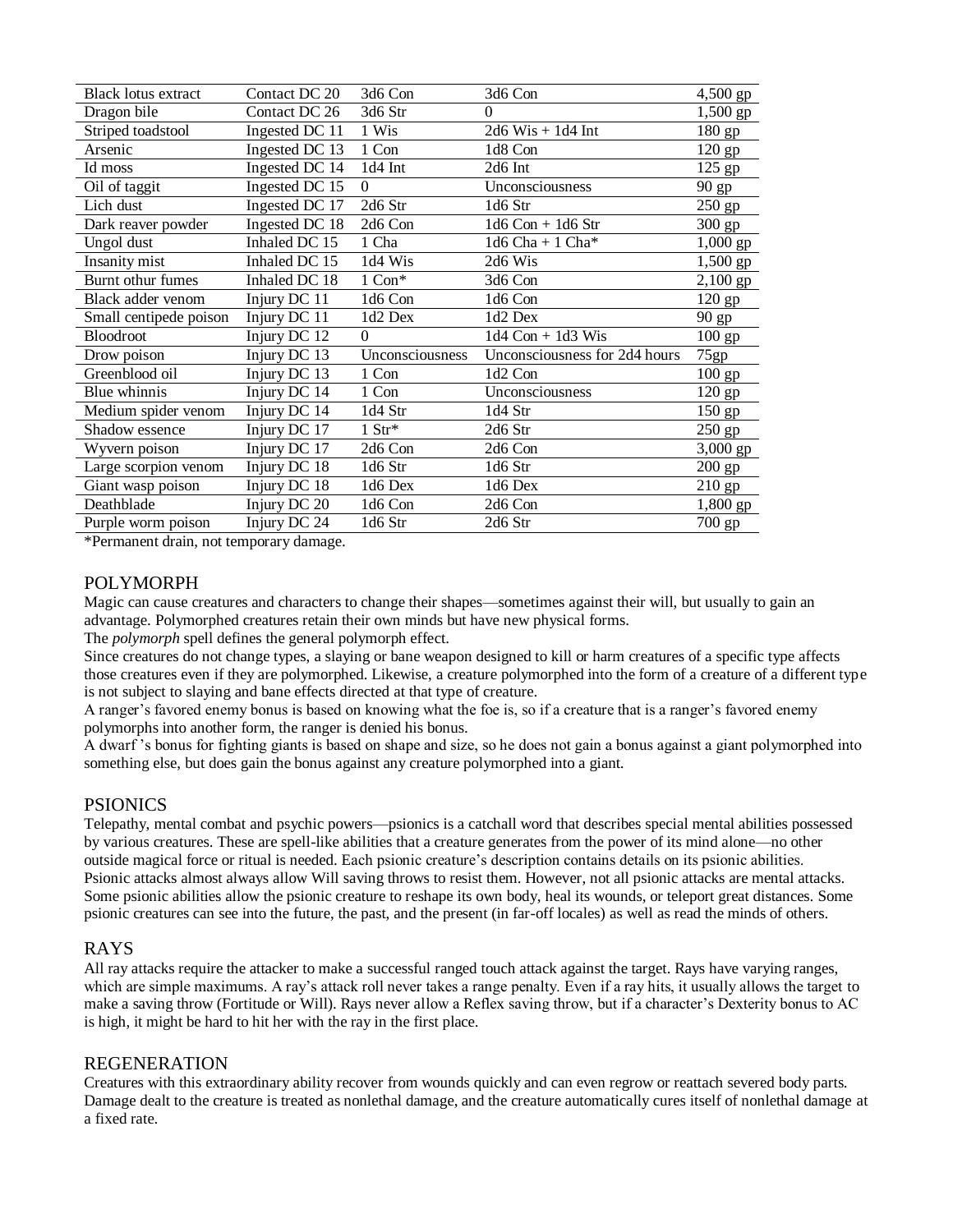Certain attack forms, typically fire and acid, deal damage to the creature normally; that sort of damage doesn't convert to nonlethal damage and so doesn't go away. The creature's description includes the details.

Creatures with regeneration can regrow lost portions of their bodies and can reattach severed limbs or body parts. Severed parts die if they are not reattached.

Regeneration does not restore hit points lost from starvation, thirst, or suffocation.

Attack forms that don't deal hit point damage ignore regeneration.

An attack that can cause instant death only threatens the creature with death if it is delivered by weapons that deal it lethal damage.

# RESISTANCE TO ENERGY

A creature with resistance to energy has the ability (usually extraordinary) to ignore some damage of a certain type each round, but it does not have total immunity.

Each resistance ability is defined by what energy type it resists and how many points of damage are resisted. It doesn't matter whether the damage has a mundane or magical source.

When resistance completely negates the damage from an energy attack, the attack does not disrupt a spell. This resistance does not stack with the resistance that a spell might provide.

#### **SCENT**

This extraordinary ability lets a creature detect approaching enemies, sniff out hidden foes, and track by sense of smell. A creature with the scent ability can detect opponents by sense of smell, generally within 30 feet. If the opponent is upwind, the range is 60 feet. If it is downwind, the range is 15 feet. Strong scents, such as smoke or rotting garbage, can be detected at twice the ranges noted above. Overpowering scents, such as skunk musk or troglodyte stench, can be detected at three times these ranges.

The creature detects another creature's presence but not its specific location. Noting the direction of the scent is a move action. If it moves within 5 feet of the scent's source, the creature can pinpoint that source.

A creature with the Track feat and the scent ability can follow tracks by smell, making a Wisdom check to find or follow a track. The typical DC for a fresh trail is 10. The DC increases or decreases depending on how strong the quarry's odor is, the number of creatures, and the age of the trail. For each hour that the trail is cold, the DC increases by 2. The ability otherwise follows the rules for the Track feat. Creatures tracking by scent ignore the effects of surface conditions and poor visibility. Creatures with the scent ability can identify familiar odors just as humans do familiar sights.

Water, particularly running water, ruins a trail for air-breathing creatures. Water-breathing creatures that have the scent ability, however, can use it in the water easily.

False, powerful odors can easily mask other scents. The presence of such an odor completely spoils the ability to properly detect or identify creatures, and the base Survival DC to track becomes 20 rather than 10.

#### SPELL RESISTANCE

Spell resistance is the extraordinary ability to avoid being affected by spells. (Some spells also grant spell resistance.) To affect a creature that has spell resistance, a spellcaster must make a caster level check  $(1d20 + \text{caster level})$  at least equal to the creature's spell resistance. (The defender's spell resistance is like an Armor Class against magical attacks.) If the caster fails the check, the spell doesn't affect the creature. The possessor does not have to do anything special to use spell resistance. The creature need not even be aware of the threat for its spell resistance to operate.

Only spells and spell-like abilities are subject to spell resistance. Extraordinary and supernatural abilities (including enhancement bonuses on magic weapons) are not. A creature can have some abilities that are subject to spell resistance and some that are not. Even some spells ignore spell resistance; see When Spell Resistance Applies, below.

A creature can voluntarily lower its spell resistance. Doing so is a standard action that does not provoke an attack of opportunity. Once a creature lowers its resistance, it remains down until the creature's next turn. At the beginning of the creature's next turn, the creature's spell resistance automatically returns unless the creature intentionally keeps it down (also a standard action that does not provoke an attack of opportunity).

A creature's spell resistance never interferes with its own spells, items, or abilities.

A creature with spell resistance cannot impart this power to others by touching them or standing in their midst. Only the rarest of creatures and a few magic items have the ability to bestow spell resistance upon another. Spell resistance does not stack. It overlaps.

# **When Spell Resistance Applies**

Each spell includes an entry that indicates whether spell resistance applies to the spell. In general, whether spell resistance applies depends on what the spell does:

**Targeted Spells:** Spell resistance applies if the spell is targeted at the creature. Some individually targeted spells can be directed at several creatures simultaneously. In such cases, a creature's spell resistance applies only to the portion of the spell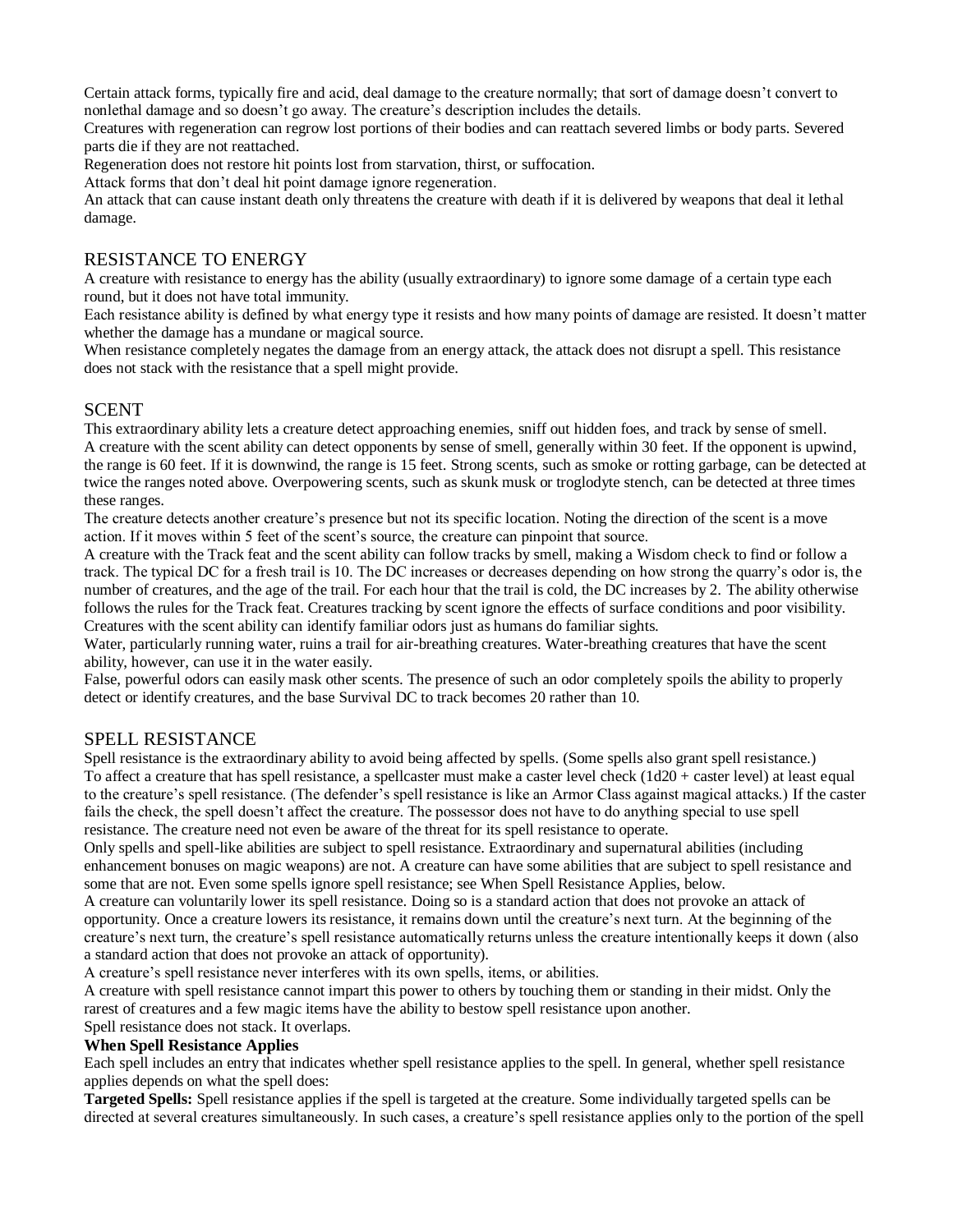actually targeted at that creature. If several different resistant creatures are subjected to such a spell, each checks its spell resistance separately.

**Area Spells:** Spell resistance applies if the resistant creature is within the spell's area. It protects the resistant creature without affecting the spell itself.

**Effect Spells:** Most effect spells summon or create something and are not subject to spell resistance. Sometimes, however, spell resistance applies to effect spells, usually to those that act upon a creature more or less directly, such as *web.*

Spell resistance can protect a creature from a spell that's already been cast. Check spell resistance when the creature is first affected by the spell.

Check spell resistance only once for any particular casting of a spell or use of a spell-like ability. If spell resistance fails the first time, it fails each time the creature encounters that same casting of the spell. Likewise, if the spell resistance succeeds the first time, it always succeeds. If the creature has voluntarily lowered its spell resistance and is then subjected to a spell, the creature still has a single chance to resist that spell later, when its spell resistance is up.

Spell resistance has no effect unless the energy created or released by the spell actually goes to work on the resistant creature's mind or body. If the spell acts on anything else and the creature is affected as a consequence, no roll is required. Creatures can be harmed by a spell without being directly affected.

Spell resistance does not apply if an effect fools the creature's senses or reveals something about the creature.

Magic actually has to be working for spell resistance to apply. Spells that have instantaneous durations but lasting results aren't subject to spell resistance unless the resistant creature is exposed to the spell the instant it is cast.

When in doubt about whether a spell's effect is direct or indirect, consider the spell's school:

**Abjuration:** The target creature must be harmed, changed, or restricted in some manner for spell resistance to apply. Perception changes aren't subject to spell resistance.

Abjurations that block or negate attacks are not subject to an attacker's spell resistance—it is the protected creature that is affected by the spell (becoming immune or resistant to the attack).

**Conjuration:** These spells are usually not subject to spell resistance unless the spell conjures some form of energy*.* Spells that summon creatures or produce effects that function like creatures are not subject to spell resistance.

**Divination:** These spells do not affect creatures directly and are not subject to spell resistance, even though what they reveal about a creature might be very damaging.

**Enchantment:** Since enchantment spells affect creatures' minds, they are typically subject to spell resistance.

**Evocation:** If an evocation spell deals damage to the creature, it has a direct effect. If the spell damages something else, it has an indirect effect.

**Illusion:** These spells are almost never subject to spell resistance. Illusions that entail a direct attack are exceptions. **Necromancy:** Most of these spells alter the target creature's life force and are subject to spell resistance. Unusual necromancy spells that don't affect other creatures directly are not subject to spell resistance.

**Transmutation:** These spells are subject to spell resistance if they transform the target creature. Transmutation spells are not subject to spell resistance if they are targeted on a point in space instead of on a creature. Some transmutations make objects harmful (or more harmful), such as *magic stone*. Even these spells are not generally subject to spell resistance because they affect the objects, not the creatures against which the objects are used. Spell resistance works against *magic stone* only if the creature with spell resistance is holding the stones when the cleric casts *magic stone* on them.

#### **Successful Spell Resistance**

Spell resistance prevents a spell or a spell-like ability from affecting or harming the resistant creature, but it never removes a magical effect from another creature or negates a spell's effect on another creature. Spell resistance prevents a spell from disrupting another spell.

Against an ongoing spell that has already been cast, a failed check against spell resistance allows the resistant creature to ignore any effect the spell might have. The magic continues to affect others normally.

#### TREMORSENSE

A creature with tremorsense automatically senses the location of anything that is in contact with the ground and within range. If no straight path exists through the ground from the creature to those that it's sensing, then the range defines the maximum distance of the shortest indirect path. It must itself be in contact with the ground, and the creatures must be moving. As long as the other creatures are taking physical actions, including casting spells with somatic components, they're considered moving; they don't have to move from place to place for a creature with tremorsense to detect them.

#### TURN RESISTANCE

Some creatures (usually undead) are less easily affected by the turning ability of clerics or paladins. Turn resistance is an extraordinary ability.

When resolving a turn, rebuke, command, or bolster attempt, added the appropriate bonus to the creature's Hit Dice total.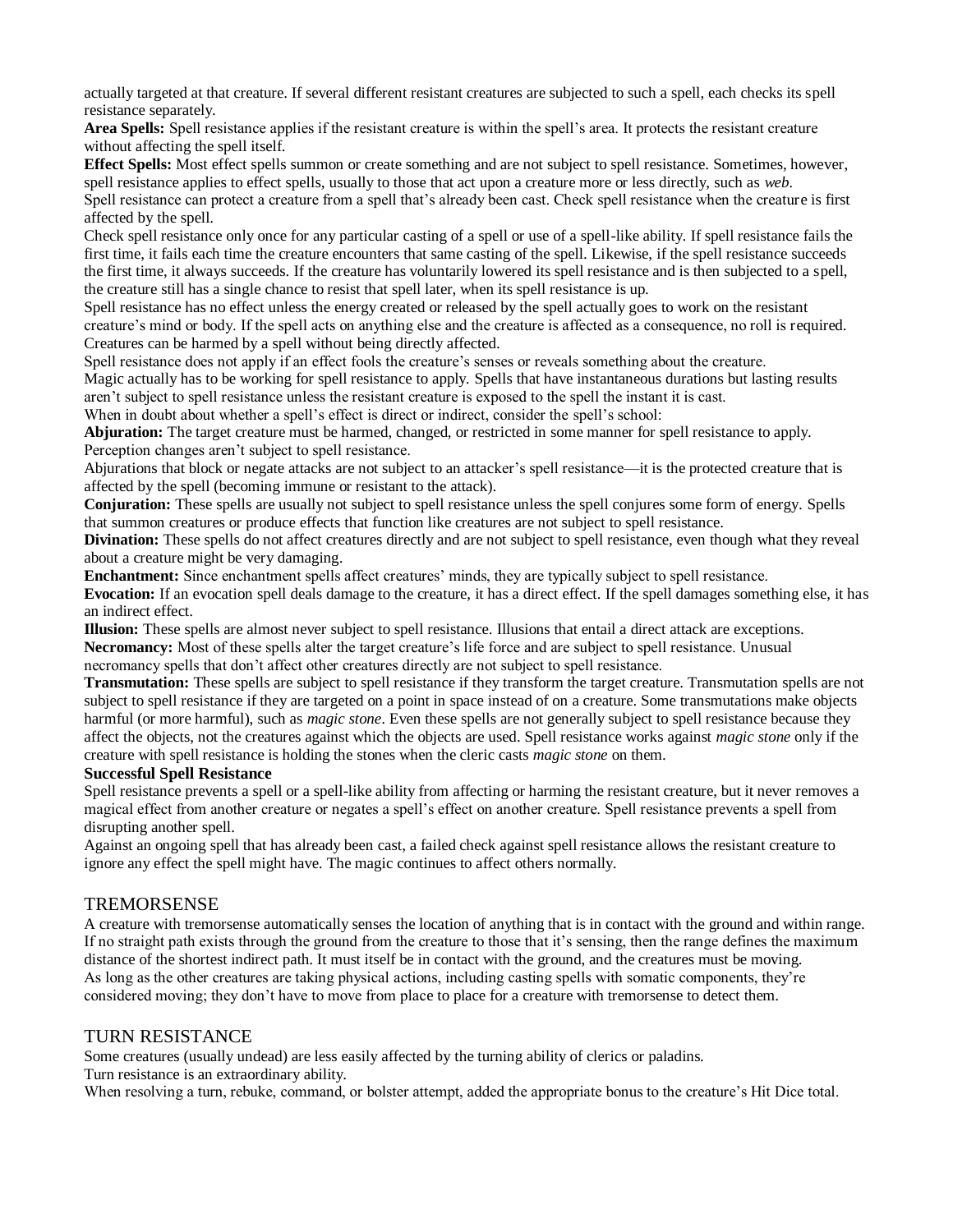# CONDITIONS

If more than one condition affects a character, apply them all. If certain effects can't combine, apply the most severe effect.

**Ability Damaged:** The character has temporarily lost 1 or more ability score points. Lost points return at a rate of 1 per day unless noted otherwise by the condition dealing the damage. A character with Strength 0 falls to the ground and is helpless. A character with Dexterity 0 is paralyzed. A character with Constitution 0 is dead. A character with Intelligence, Wisdom, or Charisma 0 is unconscious. Ability damage is different from penalties to ability scores, which go away when the conditions causing them go away.

**Ability Drained:** The character has permanently lost 1 or more ability score points. The character can regain these points only through magical means. A character with Strength 0 falls to the ground and is helpless. A character with Dexterity 0 is paralyzed. A character with Constitution 0 is dead. A character with Intelligence, Wisdom, or Charisma 0 is unconscious.

**Blinded:** The character cannot see. He takes a –2 penalty to Armor Class, loses his Dexterity bonus to AC (if any), moves at half speed, and takes a  $-4$  penalty on Search checks and on most Strength- and Dexterity-based skill checks. All checks and activities that rely on vision (such as reading and Spot checks) automatically fail. All opponents are considered to have total concealment (50% miss chance) to the blinded character. Characters who remain blinded for a long time grow accustomed to these drawbacks and can overcome some of them.

**Blown Away:** Depending on its size, a creature can be blown away by winds of high velocity. A creature on the ground that is blown away is knocked down and rolls 1d4 x 10 feet, taking 1d4 points of nonlethal damage per 10 feet. A flying creature that is blown away is blown back 2d6 x 10 feet and takes 2d6 points of nonlethal damage due to battering and buffering.

**Checked:** Prevented from achieving forward motion by an applied force, such as wind. Checked creatures on the ground merely stop. Checked flying creatures move back a distance specified in the description of the effect.

*Confused:* A *confused* character's actions are determined by rolling d% at the beginning of his turn: 01–10, attack caster with melee or ranged weapons (or close with caster if attacking is not possible); 11–20, act normally; 21–50, do nothing but babble incoherently; 51–70, flee away from caster at top possible speed; 71–100, attack nearest creature (for this purpose, a familiar counts as part of the subject's self ). A *confused* character who can't carry out the indicated action does nothing but babble incoherently. Attackers are not at any special advantage when attacking a *confused* character. Any *confused* character who is attacked automatically attacks its attackers on its next turn, as long as it is still *confused* when its turn comes. A *confused* character does not make attacks of opportunity against any creature that it is not already devoted to attacking (either because of its most recent action or because it has just been attacked).

**Cowering:** The character is frozen in fear and can take no actions. A cowering character takes a –2 penalty to Armor Class and loses her Dexterity bonus (if any).

**Dazed:** The creature is unable to act normally. A dazed creature can take no actions, but has no penalty to AC. A dazed condition typically lasts 1 round.

**Dazzled:** The creature is unable to see well because of overstimulation of the eyes. A dazzled creature takes a  $-1$  penalty on attack rolls, Search checks, and Spot checks.

**Dead:** The character's hit points are reduced to –10, his Constitution drops to 0, or he is killed outright by a spell or effect. The character's soul leaves his body. Dead characters cannot benefit from normal or magical healing, but they can be restored to life via magic. A dead body decays normally unless magically preserved, but magic that restores a dead character to life also restores the body either to full health or to its condition at the time of death (depending on the spell or device). Either way, resurrected characters need not worry about rigor mortis, decomposition, and other conditions that affect dead bodies.

**Deafened:** A deafened character cannot hear. She takes a –4 penalty on initiative checks, automatically fails Listen checks, and has a 20% chance of spell failure when casting spells with verbal components. Characters who remain deafened for a long time grow accustomed to these drawbacks and can overcome some of them.

**Disabled:** A character with 0 hit points, or one who has negative hit points but has become stable and conscious, is disabled. A disabled character may take a single move action or standard action each round (but not both, nor can she take full-round actions). She moves at half speed. Taking move actions doesn't risk further injury, but performing any standard action (or any other action the DM deems strenuous, including some free actions such as casting a quickened spell) deals 1 point of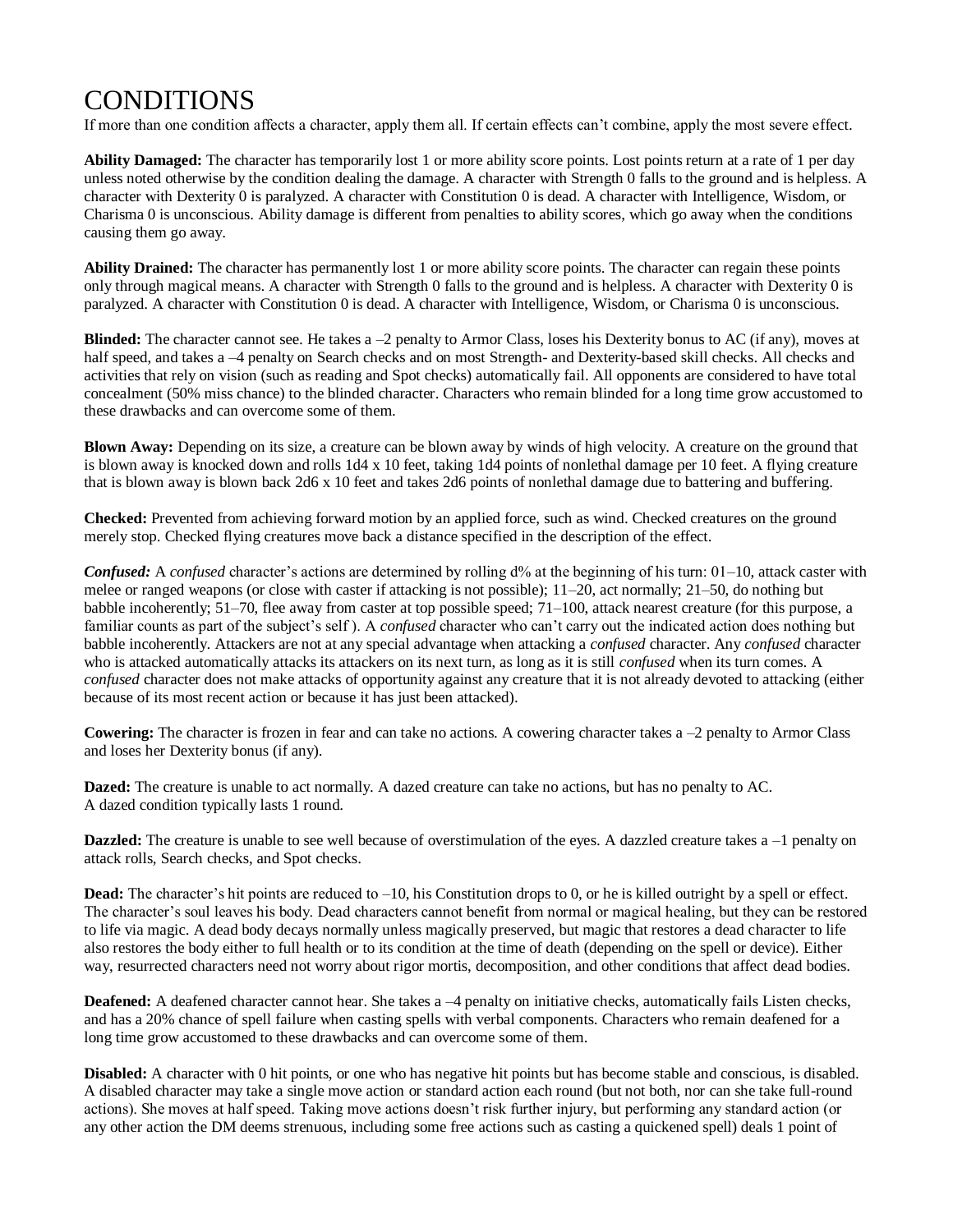damage after the completion of the act. Unless the action increased the disabled character's hit points, she is now in negative hit points and dying.

A disabled character with negative hit points recovers hit points naturally if she is being helped. Otherwise, each day she has a 10% chance to start recovering hit points naturally (starting with that day); otherwise, she loses 1 hit point. Once an unaided character starts recovering hit points naturally, she is no longer in danger of losing hit points (even if her current hit points are negative).

**Dying:** A dying character is unconscious and near death. She has  $-1$  to  $-9$  current hit points. A dying character can take no actions and is unconscious. At the end of each round (starting with the round in which the character dropped below 0 hit points), the character rolls d% to see whether she becomes stable. She has a 10% chance to become stable. If she does not, she loses 1 hit point. If a dying character reaches –10 hit points, she is dead.

**Energy Drained:** The character gains one or more negative levels, which might permanently drain the character's levels. If the subject has at least as many negative levels as Hit Dice, he dies. Each negative level gives a creature the following penalties: –1 penalty on attack rolls, saving throws, skill checks, ability checks; loss of 5 hit points; and –1 to effective level (for determining the power, duration, DC, and other details of spells or special abilities). In addition, a spellcaster loses one spell or spell slot from the highest spell level castable.

**Entangled:** The character is ensnared. Being entangled impedes movement, but does not entirely prevent it unless the bonds are anchored to an immobile object or tethered by an opposing force. An entangled creature moves at half speed, cannot run or charge, and takes a –2 penalty on all attack rolls and a –4 penalty to Dexterity. An entangled character who attempts to cast a spell must make a Concentration check (DC  $15 +$  the spell's level) or lose the spell.

**Exhausted:** An exhausted character moves at half speed and takes a –6 penalty to Strength and Dexterity. After 1 hour of complete rest, an exhausted character becomes fatigued. A fatigued character becomes exhausted by doing something else that would normally cause fatigue.

**Fascinated:** A fascinated creature is entranced by a supernatural or spell effect. The creature stands or sits quietly, taking no actions other than to pay attention to the fascinating effect, for as long as the effect lasts. It takes a –4 penalty on skill checks made as reactions, such as Listen and Spot checks. Any potential threat, such as a hostile creature approaching, allows the fascinated creature a new saving throw against the fascinating effect. Any obvious threat, such as someone drawing a weapon, casting a spell, or aiming a ranged weapon at the fascinated creature, automatically breaks the effect. A fascinated creature's ally may shake it free of the spell as a standard action.

**Fatigued:** A fatigued character can neither run nor charge and takes a –2 penalty to Strength and Dexterity. Doing anything that would normally cause fatigue causes the fatigued character to become exhausted. After 8 hours of complete rest, fatigued characters are no longer fatigued.

**Flat-Footed:** A character who has not yet acted during a combat is flat-footed, not yet reacting normally to the situation. A flat-footed character loses his Dexterity bonus to AC (if any) and cannot make attacks of opportunity.

**Frightened:** A frightened creature flees from the source of its fear as best it can. If unable to flee, it may fight. A frightened creature takes a –2 penalty on all attack rolls, saving throws, skill checks, and ability checks. A frightened creature can use special abilities, including spells, to flee; indeed, the creature must use such means if they are the only way to escape. Frightened is like shaken, except that the creature must flee if possible. Panicked is a more extreme state of fear.

**Grappling:** Engaged in wrestling or some other form of hand-to-hand struggle with one or more attackers. A grappling character can undertake only a limited number of actions. He does not threaten any squares, and loses his Dexterity bonus to AC (if any) against opponents he isn't grappling.

**Helpless:** A helpless character is paralyzed, *held*, bound, sleeping, unconscious, or otherwise completely at an opponent's mercy. A helpless target is treated as having a Dexterity of 0 (–5 modifier). Melee attacks against a helpless target get a +4 bonus (equivalent to attacking a prone target). Ranged attacks gets no special bonus against helpless targets. Rogues can sneak attack helpless targets.

As a full-round action, an enemy can use a melee weapon to deliver a coup de grace to a helpless foe. An enemy can also use a bow or crossbow, provided he is adjacent to the target. The attacker automatically hits and scores a critical hit. (A rogue also gets her sneak attack damage bonus against a helpless foe when delivering a coup de grace.) If the defender survives, he must make a Fortitude save (DC  $10 + \text{ damage dealt}$ ) or die.

Delivering a coup de grace provokes attacks of opportunity.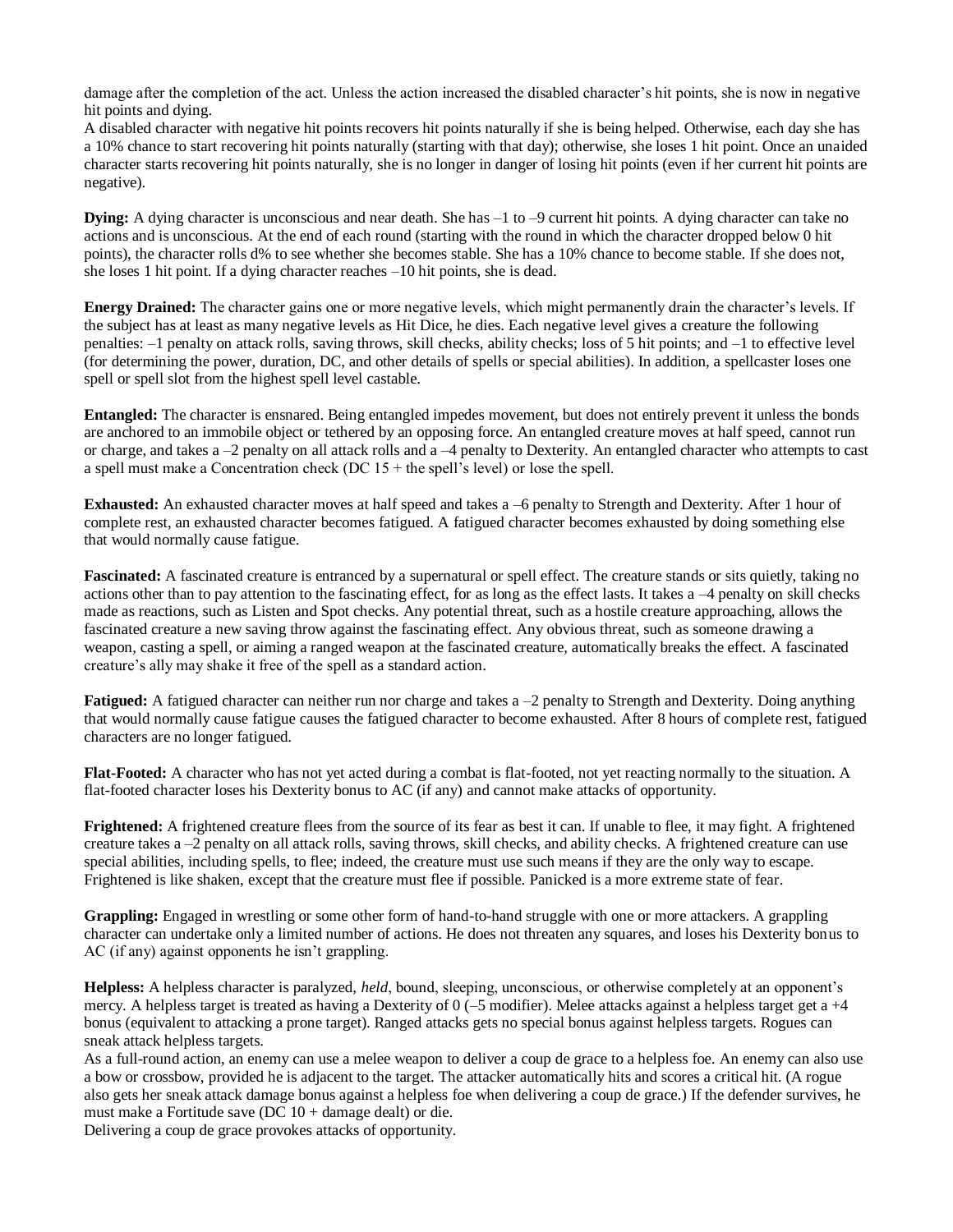Creatures that are immune to critical hits do not take critical damage, nor do they need to make Fortitude saves to avoid being killed by a coup de grace.

**Incorporeal:** Having no physical body. Incorporeal creatures are immune to all nonmagical attack forms. They can be harmed only by other incorporeal creatures, +1 or better magic weapons, spells, spell-like effects, or supernatural effects.

**Invisible:** Visually undetectable. An invisible creature gains a +2 bonus on attack rolls against sighted opponents, and ignores its opponents' Dexterity bonuses to AC (if any). (See Invisibility, under Special Abilities.)

**Knocked Down:** Depending on their size, creatures can be knocked down by winds of high velocity. Creatures on the ground are knocked prone by the force of the wind. Flying creatures are instead blown back 1d6 x 10 feet.

**Nauseated:** Experiencing stomach distress. Nauseated creatures are unable to attack, cast spells, concentrate on spells, or do anything else requiring attention. The only action such a character can take is a single move action per turn.

**Panicked:** A panicked creature must drop anything it holds and flee at top speed from the source of its fear, as well as any other dangers it encounters, along a random path. It can't take any other actions. In addition, the creature takes a –2 penalty on all saving throws, skill checks, and ability checks. If cornered, a panicked creature cowers and does not attack, typically using the total defense action in combat. A panicked creature can use special abilities, including spells, to flee; indeed, the creature must use such means if they are the only way to escape.

Panicked is a more extreme state of fear than shaken or frightened.

**Paralyzed:** A paralyzed character is frozen in place and unable to move or act. A paralyzed character has effective Dexterity and Strength scores of 0 and is helpless, but can take purely mental actions. A winged creature flying in the air at the time that it becomes paralyzed cannot flap its wings and falls. A paralyzed swimmer can't swim and may drown. A creature can move through a space occupied by a paralyzed creature—ally or not. Each square occupied by a paralyzed creature, however, counts as 2 squares.

**Petrified:** A petrified character has been turned to stone and is considered unconscious. If a petrified character cracks or breaks, but the broken pieces are joined with the body as he returns to flesh, he is unharmed. If the character's petrified body is incomplete when it returns to flesh, the body is likewise incomplete and there is some amount of permanent hit point loss and/or debilitation.

**Pinned:** Held immobile (but not helpless) in a grapple.

**Prone:** The character is on the ground. An attacker who is prone has a  $-4$  penalty on melee attack rolls and cannot use a ranged weapon (except for a crossbow). A defender who is prone gains a +4 bonus to Armor Class against ranged attacks, but takes a –4 penalty to AC against melee attacks.

Standing up is a move-equivalent action that provokes an attack of opportunity.

**Shaken:** A shaken character takes a -2 penalty on attack rolls, saving throws, skill checks, and ability checks. Shaken is a less severe state of fear than frightened or panicked.

**Sickened:** The character takes a –2 penalty on all attack rolls, weapon damage rolls, saving throws, skill checks, and ability checks.

**Stable:** A character who was dying but who has stopped losing hit points and still has negative hit points is stable. The character is no longer dying, but is still unconscious. If the character has become stable because of aid from another character (such as a Heal check or magical healing), then the character no longer loses hit points. He has a 10% chance each hour of becoming conscious and disabled (even though his hit points are still negative).

If the character became stable on his own and hasn't had help, he is still at risk of losing hit points. Each hour, he has a 10% chance of becoming conscious and disabled. Otherwise he loses 1 hit point.

**Staggered:** A character whose nonlethal damage exactly equals his current hit points is staggered. A staggered character may take a single move action or standard action each round (but not both, nor can she take full-round actions). A character whose current hit points exceed his nonlethal damage is no longer staggered; a character whose nonlethal damage exceeds his hit points becomes unconscious.